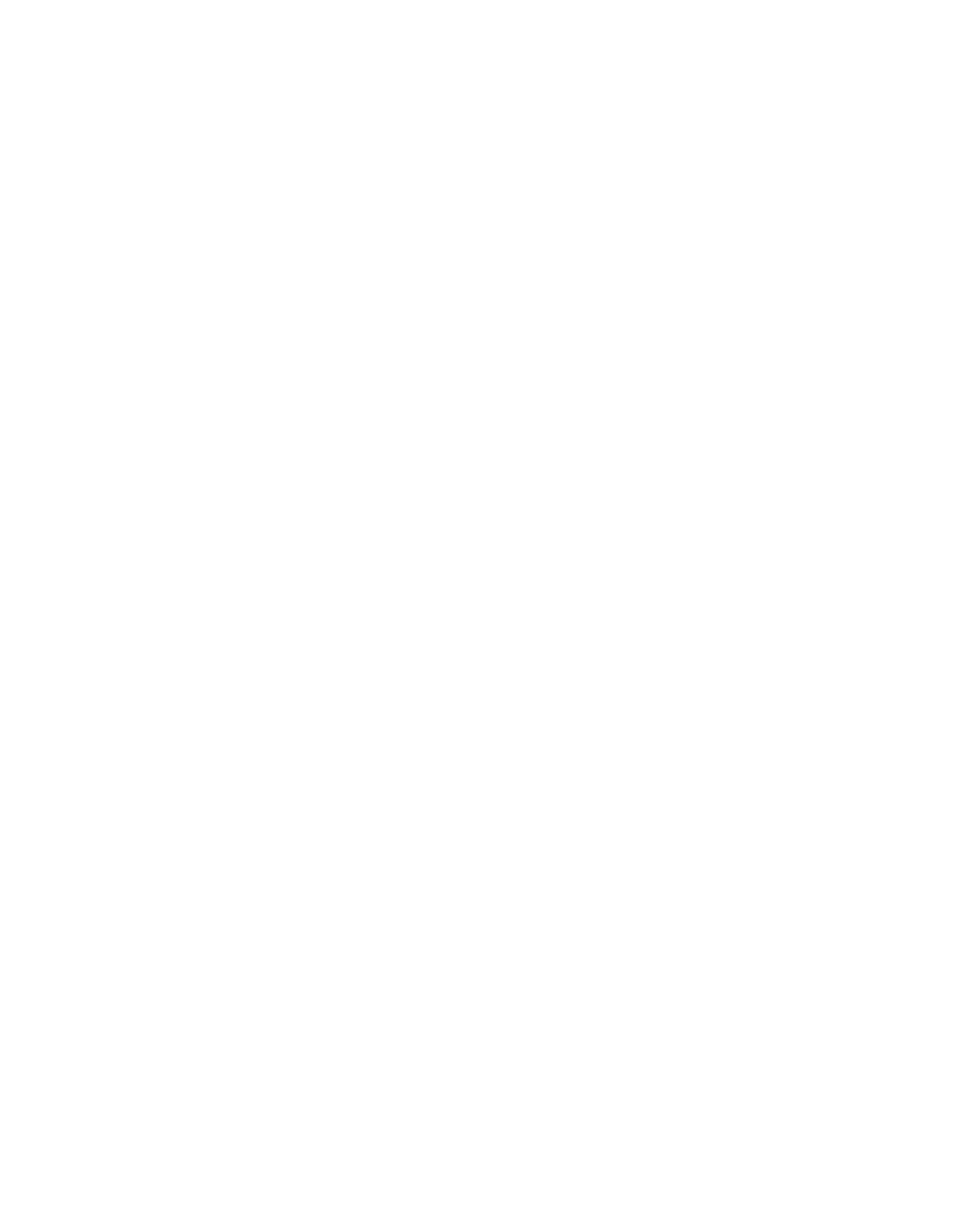**All wheat** production totaled 1.83 billion bushels in 2020, down 5 percent from the revised 2019 total of 1.93 billion bushels. Area harvested for grain totaled 36.7 million acres, down 2 percent from the previous year. The United States yield was estimated at 49.7 bushels per acre, down 2.0 bushels from the previous year. The levels of production and changes from 2019 by type were: winter wheat, 1.17 billion bushels, down 11 percent; other spring wheat, 586 million bushels, up 4 percent; and Durum wheat, 68.8 million bushels, up 28 percent.

**Oat** production was estimated at 65.4 million bushels, up 23 percent from 2019. Yield was estimated at 65.1 bushels per acre, up 0.8 bushel from the previous year. Harvested area, at 1.00 million acres, was 21 percent above last year.

**Barley** production was estimated at 165 million bushels, down 4 percent from the revised 2019 total of 172 million bushels. The average yield, at 77.5 bushels per acre, was down 0.2 bushel from the previous year. Producers seeded 2.62 million acres in 2020, down 5 percent from 2019. Harvested area, at 2.13 million acres, was down 4 percent from 2019.

This report was approved on September 30, 2020.

Secretary of Agriculture Designate Robert Johansson

Agricultural Statistics Board Chairperson Joseph L. Parsons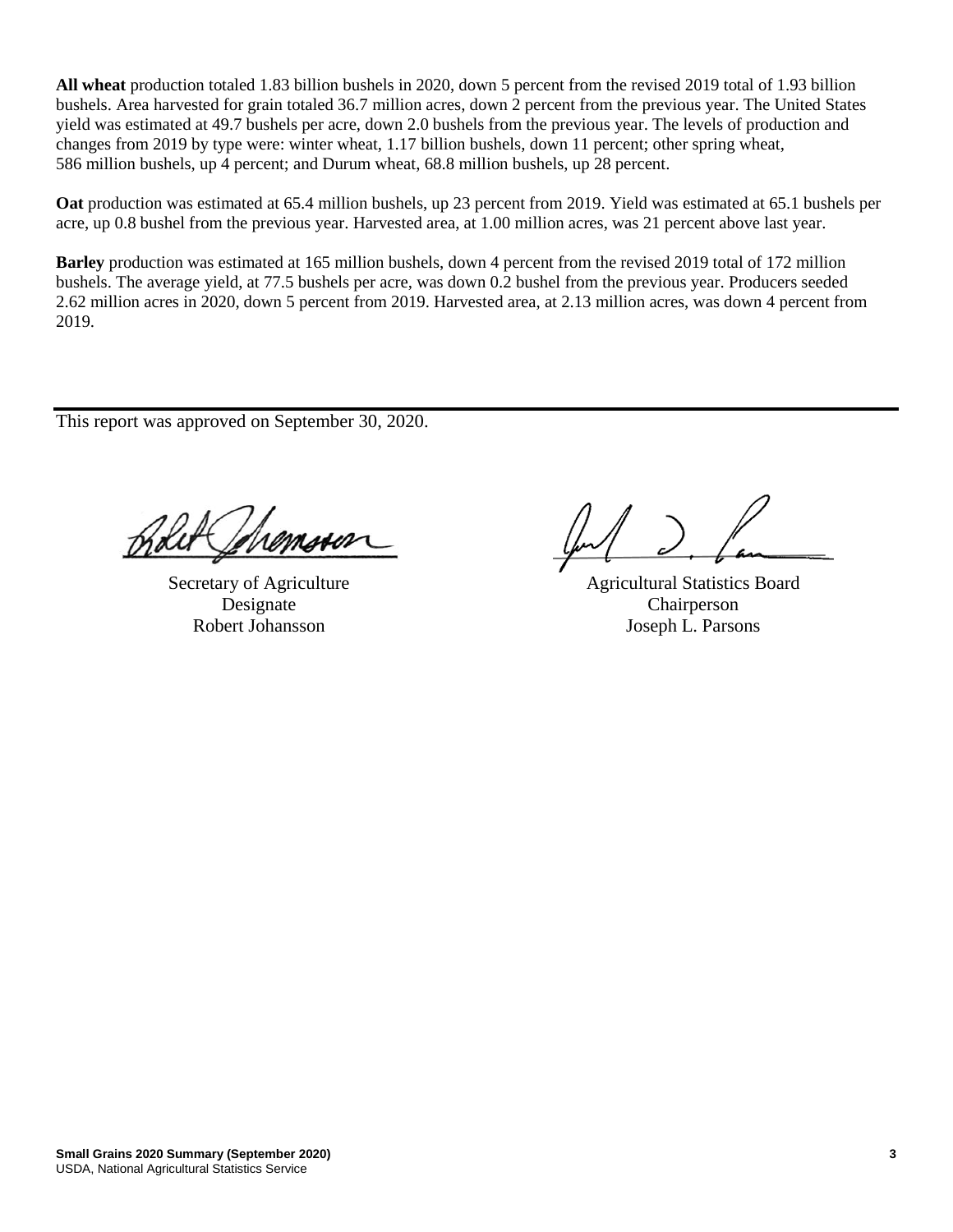# **Contents**

| All Wheat Area Planted and Harvested, Yield, and Production - States and United States: 2018-2020 10 |
|------------------------------------------------------------------------------------------------------|
| Winter Wheat Area Planted and Harvested, Yield, and Production - States and                          |
| Other Spring Wheat Area Planted and Harvested, Yield, and Production – States and                    |
| Durum Wheat Area Planted and Harvested, Yield, and Production - States and                           |
|                                                                                                      |
|                                                                                                      |
| Other Spring Wheat (excluding Durum) Production Distribution by Class - States: 2019 and 2020 17     |
|                                                                                                      |
|                                                                                                      |
| Small Grain Annual Summary Area Planted and Harvested, Yield, and Production in Domestic             |
| Small Grain Annual Summary Area Planted and Harvested, Yield, and Production in Metric Units -       |
|                                                                                                      |
|                                                                                                      |
|                                                                                                      |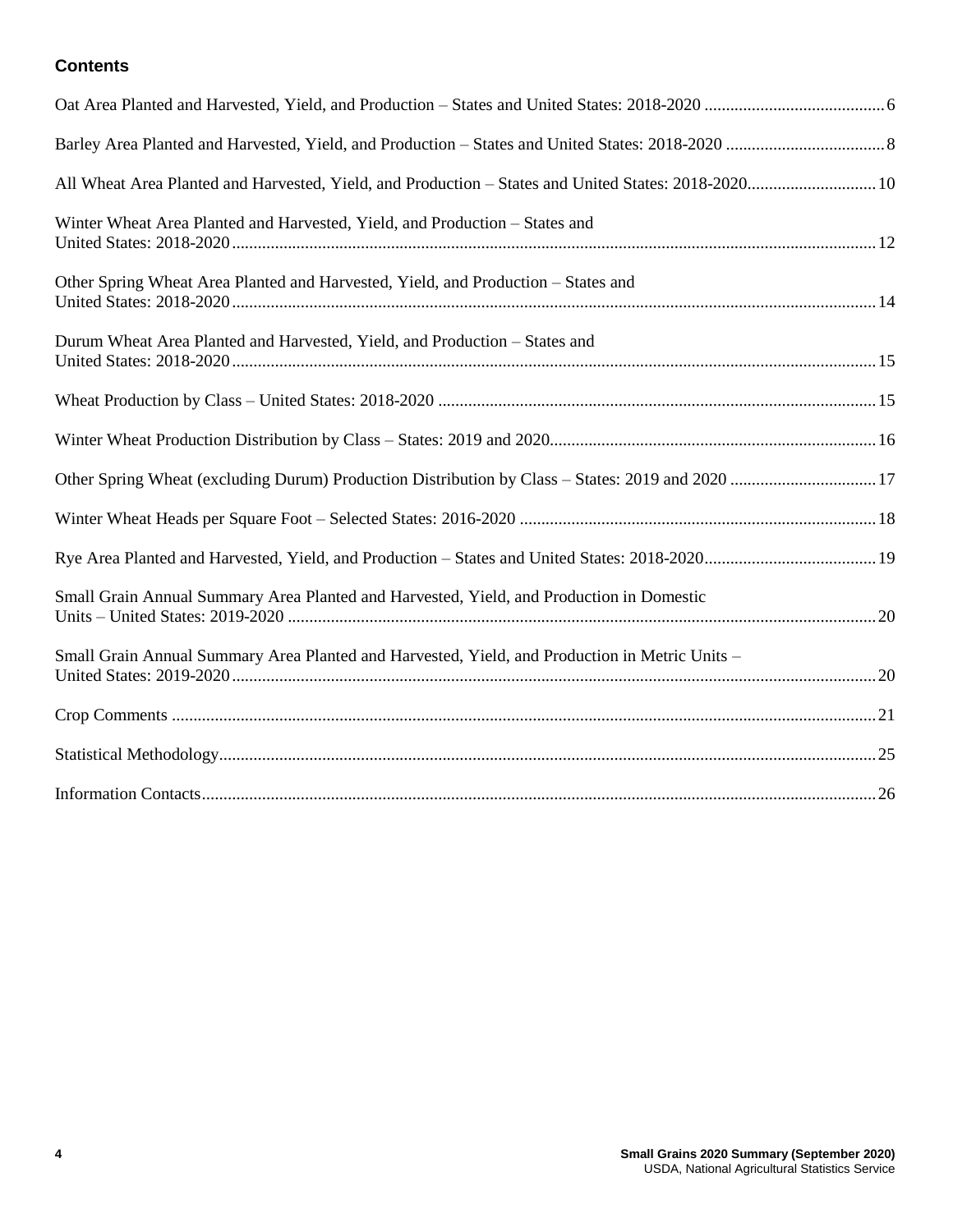**This page intentionally left blank.**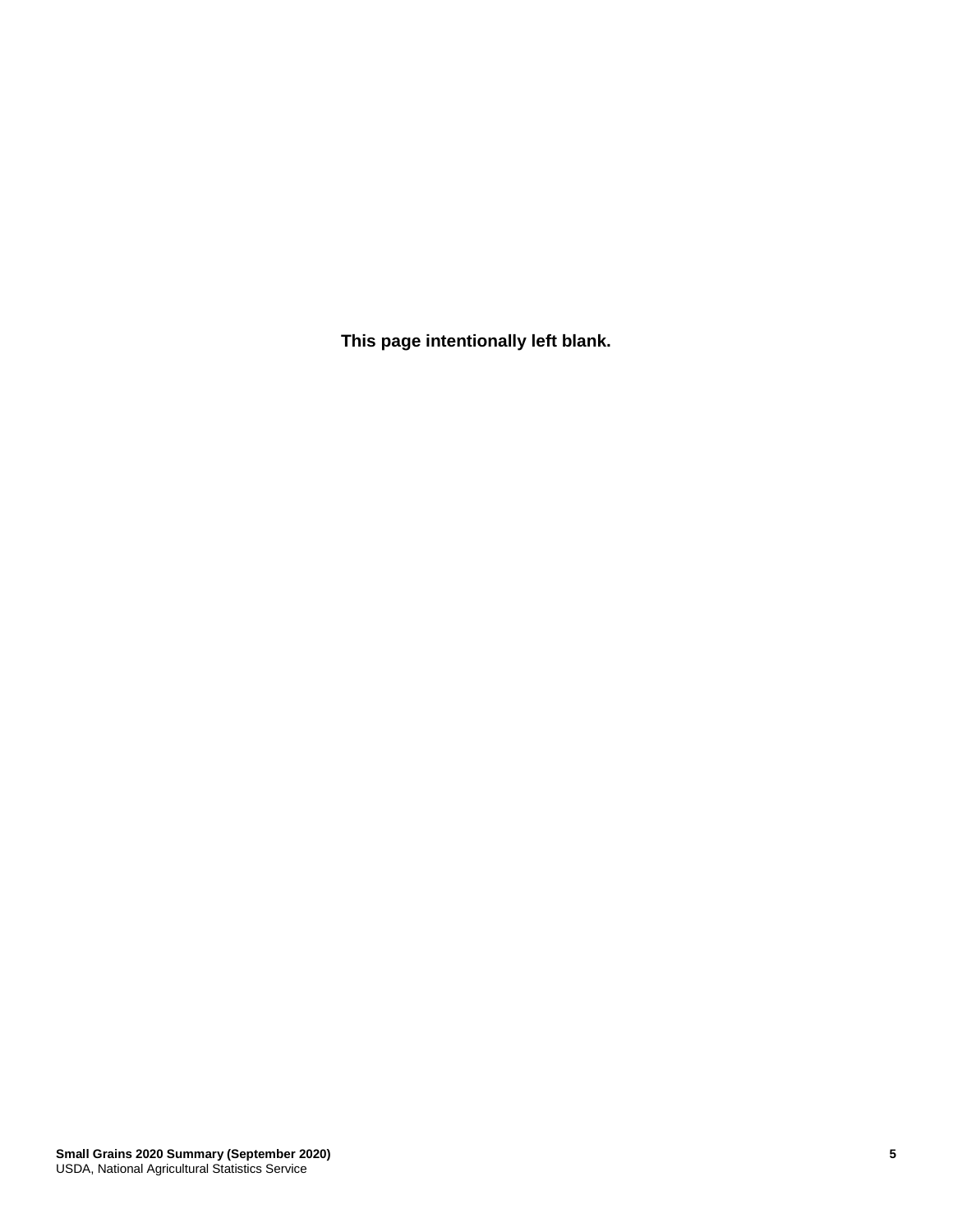# **Oat Area Planted and Harvested, Yield, and Production – States and United States: 2018-2020**

|                             |                         | Area planted <sup>1</sup> |                         | Area harvested          |                         |                         |
|-----------------------------|-------------------------|---------------------------|-------------------------|-------------------------|-------------------------|-------------------------|
| <b>State</b>                | 2018                    | 2019                      | 2020                    | 2018                    | 2019                    | 2020                    |
|                             | $(1,000 \text{ acres})$ | $(1,000 \text{ acres})$   | $(1,000 \text{ acres})$ | $(1,000 \text{ acres})$ | $(1,000 \text{ acres})$ | $(1,000 \text{ acres})$ |
| Alabama <sup>2</sup>        | 40                      | (NA)                      | (NA)                    | 15                      | (NA)                    | (NA)                    |
|                             | 10                      | 5                         | 8                       | 7                       |                         |                         |
| California                  | 110                     | 90                        | 80                      | 6                       |                         |                         |
| Colorado <sup>2</sup>       | 95                      | (NA)                      | (NA)                    |                         | (NA)                    | (NA)                    |
|                             | 60                      | 70                        | 80                      | 15                      | 15                      | 20                      |
|                             | 40                      | 60                        | 50                      | 10                      | 12                      | 14                      |
|                             | 40                      | 70                        | 60                      | 25                      | 10                      | 15                      |
|                             | 135                     | 215                       | 170                     | 33                      | 69                      | 73                      |
|                             | 120                     | 120                       | 140                     | 18                      | 18                      | 16                      |
|                             | 21                      | 22                        | 26                      | 19                      | 19                      | 22                      |
| Michigan                    | 75                      | 70                        | 70                      | 50                      | 25                      | 30                      |
| Minnesota                   | 180                     | 240                       | 255                     | 105                     | 100                     | 160                     |
| Missouri                    | 35                      | 50                        | 35                      | 16                      | 6                       | 10                      |
|                             | 70                      | 75                        | 70                      | 23                      | 26                      | 38                      |
| Nebraska                    | 125                     | 120                       | 135                     | 22                      | 18                      | 29                      |
| New York                    | 69                      | 56                        | 52                      | 43                      | 39                      | 32                      |
| North Carolina              | 30                      | 22                        | 37                      | 11                      |                         | 12                      |
| North Dakota                | 300                     | 355                       | 365                     | 105                     | 115                     | 105                     |
|                             | 55                      | 75                        | 55                      | 30                      | 25                      | 15                      |
| Oklahoma                    | 50                      | 100                       | 110                     | 10                      | 25                      | 11                      |
|                             | 20                      | 20                        | 20                      | 5                       | 9                       |                         |
| Pennsylvania                | 65                      | 85                        | 86                      | 35                      | 50                      | 55                      |
| South Carolina <sup>2</sup> | 19                      | (NA)                      | (NA)                    | 7                       | (NA)                    | (NA)                    |
| South Dakota                | 290                     | 245                       | 310                     | 95                      | 75                      | 140                     |
|                             | 450                     | 400                       | 470                     | 50                      | 40                      | 60                      |
| Washington <sup>2</sup>     | 17                      | (NA)                      | (NA)                    | 4                       | (NA)                    | (NA)                    |
| Wisconsin                   | 200                     | 265                       | 300                     | 90                      | 120                     | 131                     |
| Wyoming <sup>2</sup>        | 25                      | (NA)                      | (NA)                    | 9                       | (NA)                    | (NA)                    |
| United States               | 2,746                   | 2,830                     | 2,984                   | 865                     | 828                     | 1,004                   |

See footnote(s) at end of table. The second second service of table.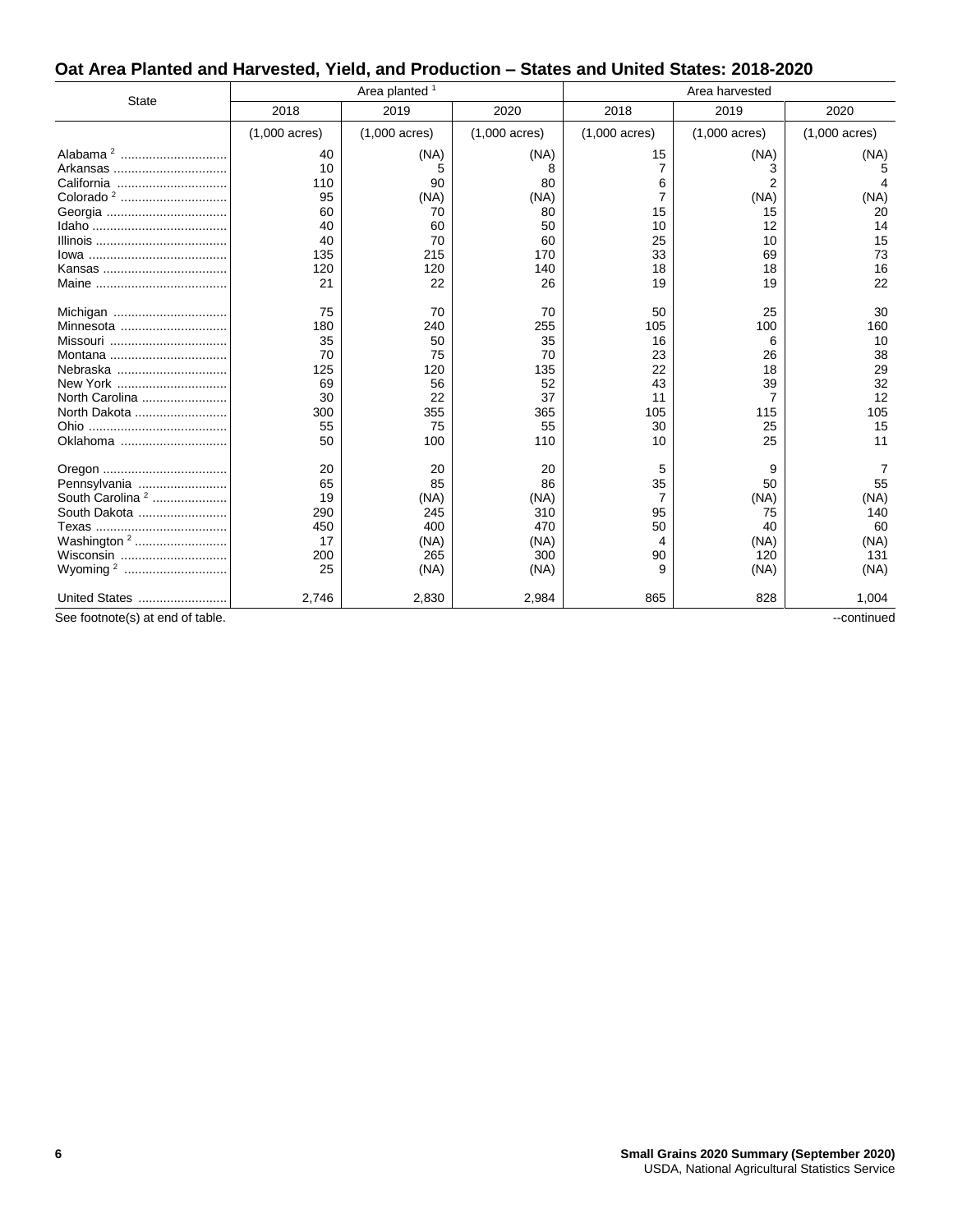#### **Oat Area Planted and Harvested, Yield, and Production – States and United States: 2018-2020** (continued)

|                             |           | Yield     |           |                   | Production        |                   |
|-----------------------------|-----------|-----------|-----------|-------------------|-------------------|-------------------|
| <b>State</b>                | 2018      | 2019      | 2020      | 2018              | 2019              | 2020              |
|                             | (bushels) | (bushels) | (bushels) | $(1,000$ bushels) | $(1,000$ bushels) | $(1,000$ bushels) |
| Alabama <sup>2</sup>        | 63.0      | (NA)      | (NA)      | 945               | (NA)              | (NA)              |
| Arkansas                    | 75.0      | 70.0      | 64.0      | 525               | 210               | 320               |
| California                  | 70.0      | 60.0      | 75.0      | 420               | 120               | 300               |
| Colorado <sup>2</sup>       | 50.0      | (NA)      | (NA)      | 350               | (NA)              | (NA)              |
| Georgia                     | 71.0      | 55.0      | 54.0      | 1,065             | 825               | 1,080             |
|                             | 84.0      | 92.0      | 102.0     | 840               | 1,104             | 1,428             |
|                             | 83.0      | 65.0      | 58.0      | 2,075             | 650               | 870               |
|                             | 63.0      | 58.0      | 78.0      | 2,079             | 4.002             | 5,694             |
|                             | 49.0      | 64.0      | 52.0      | 882               | 1,152             | 832               |
|                             | 67.0      | 76.0      | 63.0      | 1,273             | 1,444             | 1,386             |
| Michigan                    | 63.0      | 57.0      | 55.0      | 3,150             | 1,425             | 1,650             |
| Minnesota                   | 59.0      | 62.0      | 66.0      | 6,195             | 6,200             | 10,560            |
| Missouri                    | 45.0      | 47.0      | 43.0      | 720               | 282               | 430               |
| Montana                     | 43.0      | 55.0      | 45.0      | 989               | 1,430             | 1,710             |
| Nebraska                    | 69.0      | 63.0      | 63.0      | 1,518             | 1,134             | 1,827             |
| New York                    | 54.0      | 60.0      | 53.0      | 2,322             | 2,340             | 1,696             |
| North Carolina              | 66.0      | 71.0      | 67.0      | 726               | 497               | 804               |
| North Dakota                | 82.0      | 86.0      | 78.0      | 8,610             | 9,890             | 8,190             |
|                             | 65.0      | 46.0      | 60.0      | 1,950             | 1,150             | 900               |
| Oklahoma                    | 48.0      | 50.0      | 45.0      | 480               | 1,250             | 495               |
|                             | 99.0      | 97.0      | 100.0     | 495               | 873               | 700               |
| Pennsylvania                | 46.0      | 53.0      | 50.0      | 1,610             | 2,650             | 2,750             |
| South Carolina <sup>2</sup> | 62.0      | (NA)      | (NA)      | 434               | (NA)              | (NA)              |
| South Dakota                | 82.0      | 82.0      | 77.0      | 7,790             | 6,150             | 10,780            |
|                             | 50.0      | 50.0      | 45.0      | 2,500             | 2,000             | 2,700             |
| Washington <sup>2</sup>     | 46.0      | (NA)      | (NA)      | 184               | (NA)              | (NA)              |
| Wisconsin                   | 61.0      | 54.0      | 63.0      | 5,490             | 6,480             | 8,253             |
| Wyoming <sup>2</sup>        | 57.0      | (NA)      | (NA)      | 513               | (NA)              | (NA)              |
| United States               | 64.9      | 64.3      | 65.1      | 56,130            | 53,258            | 65,355            |

(NA) Not available. 1 Includes area planted in preceding fall.

<sup>2</sup> Estimates discontinued in 2019.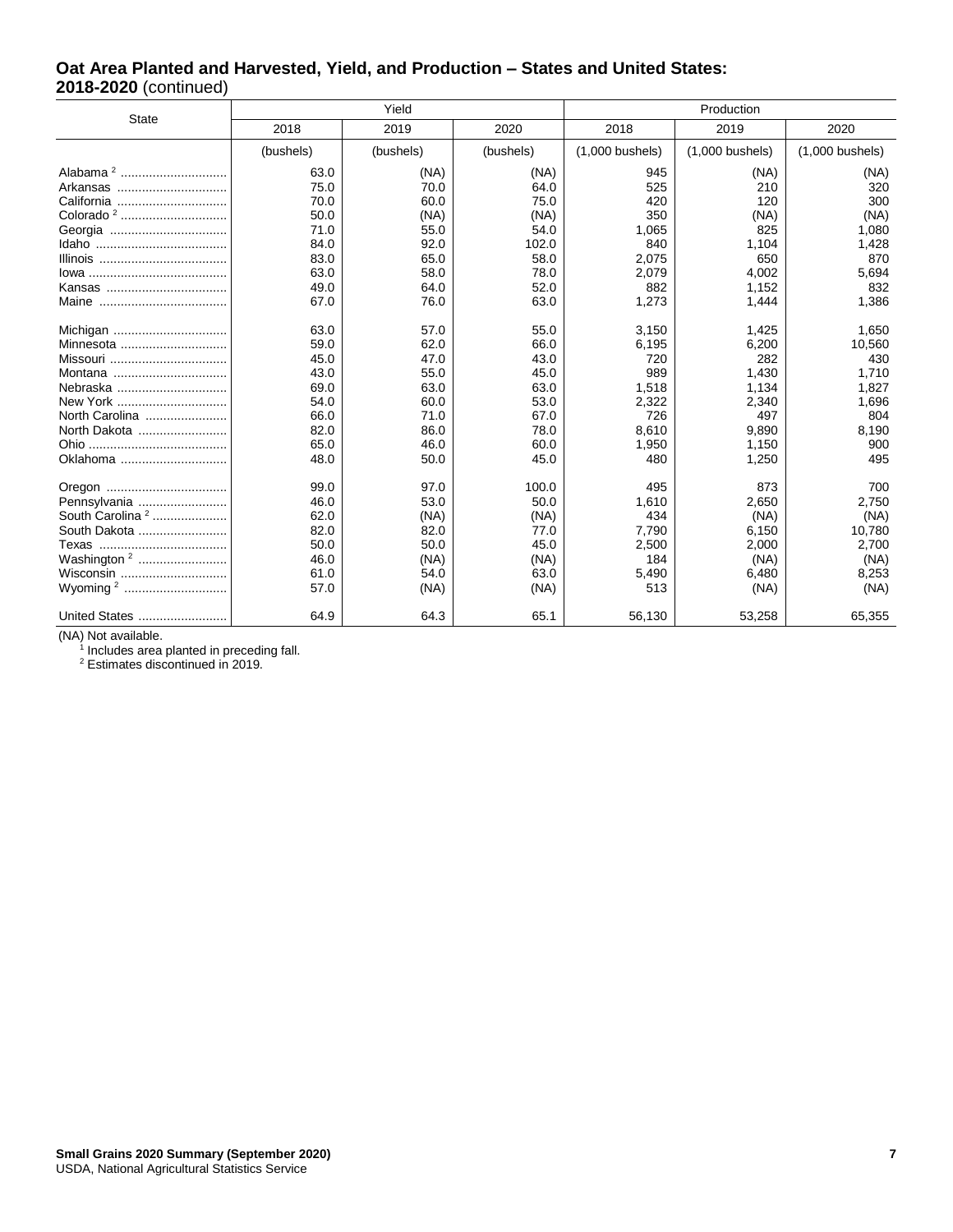# **Barley Area Planted and Harvested, Yield, and Production – States and United States: 2018-2020**

|                                                 |                         | Area planted <sup>1</sup> |                         | Area harvested          |                         |                         |
|-------------------------------------------------|-------------------------|---------------------------|-------------------------|-------------------------|-------------------------|-------------------------|
| <b>State</b>                                    | 2018                    | 2019                      | 2020                    | 2018                    | 2019                    | 2020                    |
|                                                 | $(1,000 \text{ acres})$ | $(1,000 \text{ acres})$   | $(1,000 \text{ acres})$ | $(1,000 \text{ acres})$ | $(1,000 \text{ acres})$ | $(1,000 \text{ acres})$ |
| Alaska                                          | 5                       | 6                         | 6                       |                         | 5                       |                         |
| Arizona                                         | 14                      | 18                        | 12                      | 11                      | 15                      |                         |
|                                                 | 65                      | 65                        | 55                      | 26                      | 47                      | 31                      |
|                                                 | 60                      | 54                        | 53                      | 53                      | 52                      | 45                      |
| Delaware                                        | 25                      | 21                        | 21                      | 14                      | 14                      | 15                      |
|                                                 | 550                     | 550                       | 530                     | 530                     | 530                     | 500                     |
|                                                 | 17                      | 14                        | 16                      | 6                       |                         | 6                       |
|                                                 | 17                      | 15                        | 15                      | 16                      | 14                      | 14                      |
| Maryland                                        | 45                      | 32                        | 34                      | 24                      | 17                      | 21                      |
| Michigan                                        | 20                      | 11                        | 11                      | 5                       | 8                       | 8                       |
| Minnesota                                       | 80                      | 70                        | 70                      | 67                      | 55                      | 50                      |
| Montana                                         | 790                     | 950                       | 890                     | 600                     | 760                     | 725                     |
| New York                                        | 10                      | 10                        |                         | 8                       |                         | 5                       |
| North Carolina                                  | 11                      | 11                        | 14                      | 8                       | 6                       | 8                       |
| North Dakota                                    | 470                     | 580                       | 530                     | 385                     | 445                     | 460                     |
| Oregon                                          | 43                      | 45                        | 37                      | 26                      | 35                      | 25                      |
| Pennsylvania                                    | 45                      | 35                        | 45                      | 33                      | 25                      | 30                      |
| South Dakota                                    | 48                      | 37                        | 35                      | 13                      | 9                       | 14                      |
|                                                 | 21                      | 18                        | 17                      | 16                      | 11                      | 10                      |
| Virginia                                        | 30                      | 30                        | 31                      | 9                       | 7                       | 7                       |
| Washington                                      | 85                      | 95                        | 90                      | 67                      | 84                      | 71                      |
| Wisconsin                                       | 25                      | 24                        | 26                      | 10                      | 8                       | 13                      |
| Wyoming                                         | 72                      | 81                        | 74                      | 51                      | 66                      | 62                      |
| United States                                   | 2,548                   | 2,772                     | 2,621                   | 1,982                   | 2,221                   | 2,133                   |
| --continued<br>See footnote(s) at end of table. |                         |                           |                         |                         |                         |                         |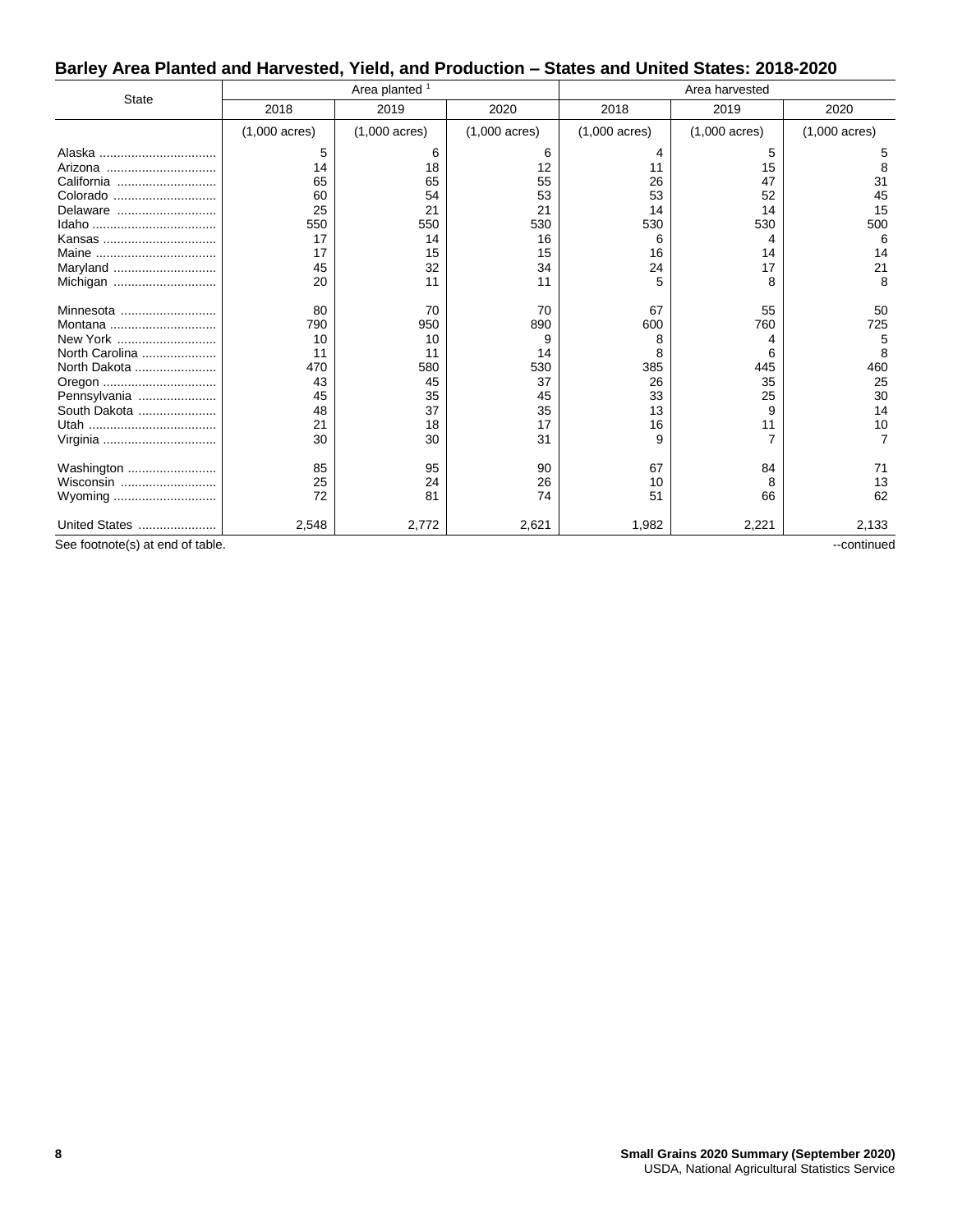# **Barley Area Planted and Harvested, Yield, and Production – States and United States: 2018-2020** (continued)

|                |           | Yield     |           |                   | Production        |                   |
|----------------|-----------|-----------|-----------|-------------------|-------------------|-------------------|
| <b>State</b>   | 2018      | 2019      | 2020      | 2018              | 2019              | 2020              |
|                | (bushels) | (bushels) | (bushels) | $(1,000$ bushels) | $(1,000$ bushels) | $(1,000$ bushels) |
| Alaska         | 43.0      | 38.0      | 43.0      | 172               | 190               | 215               |
| Arizona        | 100.0     | 126.0     | 122.0     | 1,100             | 1.890             | 976               |
| California     | 69.0      | 66.0      | 47.0      | 1,794             | 3,102             | 1,457             |
| Colorado       | 145.0     | 138.0     | 145.0     | 7,685             | 7,176             | 6,525             |
| Delaware       | 78.0      | 80.0      | 84.0      | 1,092             | 1,120             | 1,260             |
|                | 101.0     | 104.0     | 110.0     | 53,530            | 55,120            | 55,000            |
| Kansas         | 31.0      | 33.0      | 51.0      | 186               | 132               | 306               |
| Maine          | 73.0      | 82.0      | 54.0      | 1,168             | 1,148             | 756               |
| Maryland       | 70.0      | 85.0      | 73.0      | 1,680             | 1,445             | 1,533             |
| Michigan       | 43.0      | 44.0      | 56.0      | 215               | 352               | 448               |
|                |           |           |           |                   |                   |                   |
| Minnesota      | 76.0      | 67.0      | 47.0      | 5,092             | 3,685             | 2,350             |
| Montana        | 56.0      | 59.0      | 63.0      | 33,600            | 44.840            | 45,675            |
| New York       | 58.0      | 52.0      | 60.0      | 464               | 208               | 300               |
| North Carolina | 80.0      | 66.0      | 77.0      | 640               | 396               | 616               |
| North Dakota   | 74.0      | 72.0      | 63.0      | 28,490            | 32,040            | 28,980            |
| Oregon         | 53.0      | 78.0      | 72.0      | 1,378             | 2,730             | 1,800             |
| Pennsylvania   | 63.0      | 70.0      | 76.0      | 2,079             | 1,750             | 2,280             |
| South Dakota   | 55.0      | 43.0      | 44.0      | 715               | 387               | 616               |
|                | 86.0      | 93.0      | 85.0      | 1,376             | 1,023             | 850               |
| Virginia       | 70.0      | 65.0      | 63.0      | 630               | 455               | 441               |
|                |           |           |           |                   |                   |                   |
| Washington     | 73.0      | 70.0      | 90.0      | 4,891             | 5,880             | 6,390             |
| Wisconsin      | 45.0      | 46.0      | 46.0      | 450               | 368               | 598               |
| Wyoming        | 100.0     | 107.0     | 96.0      | 5,100             | 7,062             | 5,952             |
|                |           |           |           |                   |                   |                   |
| United States  | 77.5      | 77.7      | 77.5      | 153,527           | 172,499           | 165,324           |

<sup>1</sup> Includes area planted in preceding fall.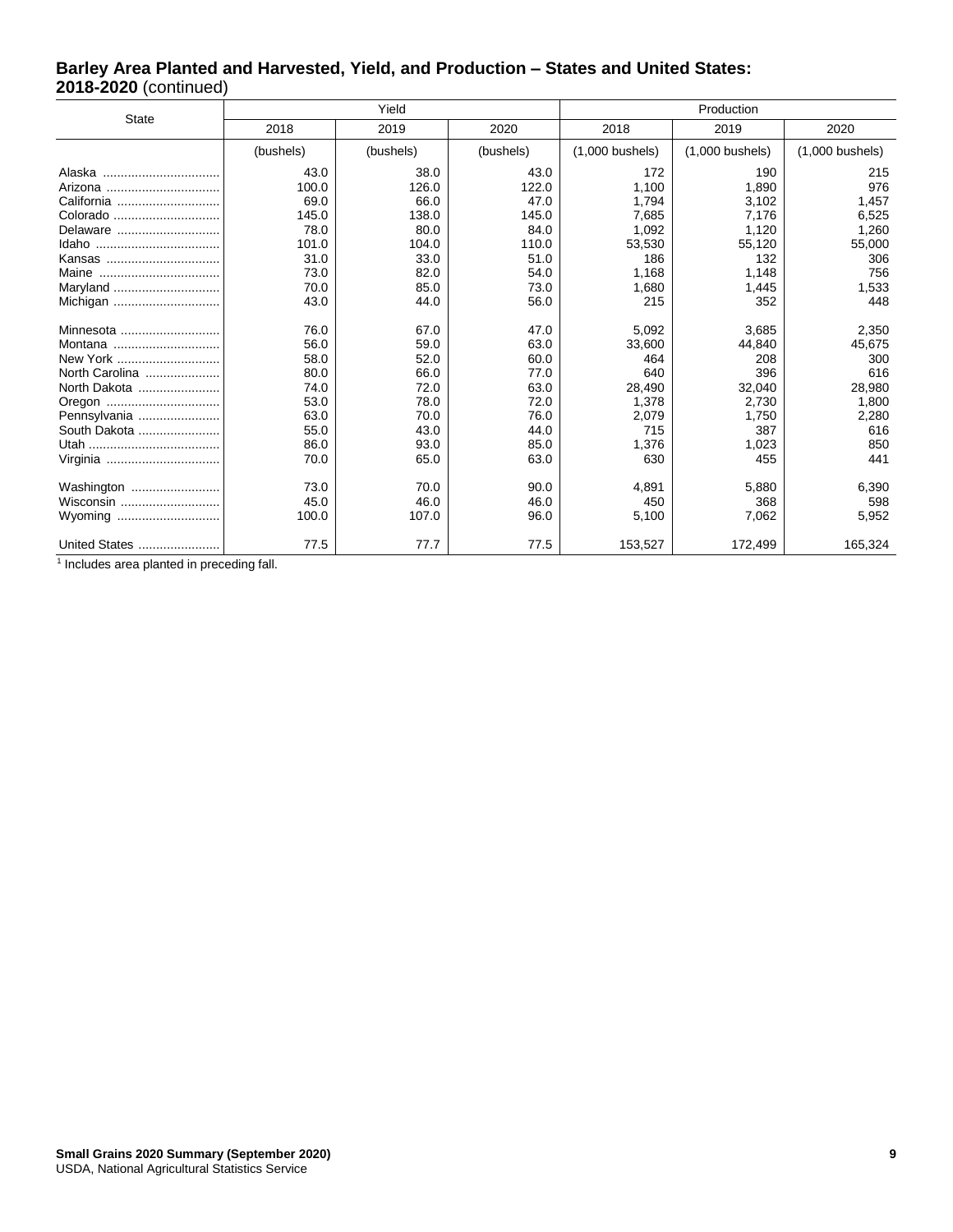# **All Wheat Area Planted and Harvested, Yield, and Production – States and United States: 2018-2020**

|                                  | Area planted <sup>1</sup> |                         | Area harvested          |                         |                         |                         |
|----------------------------------|---------------------------|-------------------------|-------------------------|-------------------------|-------------------------|-------------------------|
| <b>State</b>                     | 2018                      | 2019                    | 2020                    | 2018                    | 2019                    | 2020                    |
|                                  | $(1,000 \text{ acres})$   | $(1,000 \text{ acres})$ | $(1,000 \text{ acres})$ | $(1,000 \text{ acres})$ | $(1,000 \text{ acres})$ | $(1,000 \text{ acres})$ |
| Alabama                          | 160                       | 130                     | 135                     | 110                     | 85                      | 70                      |
| Arizona                          | 96                        | 36                      | 44                      | 77                      | 35                      | 43                      |
|                                  | 175                       | 110                     | 145                     | 95                      | 50                      | 75                      |
| California                       | 425                       | 420                     | 385                     | 147                     | 122                     | 100                     |
| Colorado                         | 2,260                     | 2,150                   | 1,900                   | 1,954                   | 2,000                   | 1,520                   |
| Delaware                         | 75                        | 60                      | 75                      | 45                      | 50                      | 55                      |
| Florida <sup>2</sup>             | 15                        | (NA)                    | (NA)                    | 10                      | (NA)                    | (NA)                    |
|                                  | 200                       | 150                     | 190                     | 70                      | 50                      | 85                      |
|                                  | 1,191                     | 1,195                   | 1,240                   | 1,136                   | 1,125                   | 1,164                   |
|                                  | 600                       | 650                     | 570                     | 560                     | 550                     | 520                     |
|                                  | 310                       | 330                     | 300                     | 260                     | 260                     | 250                     |
|                                  | 16                        | (NA)                    | (NA)                    | 6                       | (NA)                    | (NA)                    |
|                                  | 7,700                     | 7,100                   | 6,600                   | 7,300                   | 6,700                   | 6,250                   |
| Kentucky                         | 450                       | 460                     | 510                     | 300                     | 330                     | 340                     |
| Louisiana <sup>2</sup>           | 15                        | (NA)                    | (NA)                    | 10                      | (NA)                    | (NA)                    |
| Maryland                         | 360                       | 345                     | 355                     | 200                     | 165                     | 150                     |
| Michigan                         | 510                       | 550                     | 490                     | 470                     | 490                     | 450                     |
| Minnesota                        | 1.621                     | 1,450                   | 1,430                   | 1,575                   | 1,400                   | 1.360                   |
|                                  | 55                        | 45                      | 40                      | 30                      | 21                      | 20                      |
| Missouri                         | 740                       | 550                     | 480                     | 520                     | 390                     | 370                     |
|                                  |                           |                         |                         |                         |                         |                         |
|                                  | 5,390                     | 5,450                   | 5,540                   | 5,165                   | 5,135                   | 5,455                   |
| Nebraska                         | 1,100                     | 1,070                   | 900                     | 1,010                   | 970                     | 830                     |
| Nevada <sup>2</sup>              | 23                        | (NA)                    | (NA)                    | 8                       | (NA)                    | (NA)                    |
| New Jersey                       | 18                        | 19                      | 25                      | 15                      | 14                      | 18                      |
| New Mexico                       | 320                       | 365                     | 330                     | 105                     | 110                     | 115                     |
| New York                         | 110                       | 90                      | 150                     | 95                      | 66                      | 120                     |
| North Carolina                   | 460                       | 290                     | 450                     | 370                     | 225                     | 350                     |
| North Dakota                     | 7,735                     | 7,505                   | 6,650                   | 7,635                   | 6,630                   | 6,568                   |
|                                  | 490                       | 500                     | 530                     | 450                     | 385                     | 490                     |
| Oklahoma                         | 4,400                     | 4,200                   | 4,250                   | 2,500                   | 2,750                   | 2,600                   |
|                                  | 800                       | 740                     | 740                     | 770                     | 730                     | 725                     |
| Pennsylvania                     | 195                       | 180                     | 235                     | 145                     | 140                     | 190                     |
| South Carolina                   | 80                        | 70                      | 110                     | 65                      | 45                      | 95                      |
| South Dakota                     | 1.883                     | 1,500                   | 1,400                   | 1,628                   | 1,360                   | 1.360                   |
|                                  | 380                       | 280                     | 300                     | 285                     | 215                     | 230                     |
|                                  | 4,500                     | 4,600                   | 4,900                   | 1,750                   | 2,100                   | 2,050                   |
|                                  | 130                       | 125                     | 110                     | 103                     | 116                     | 98                      |
|                                  | 230                       | 180                     | 220                     | 155                     | 105                     | 130                     |
| Washington                       | 2.220                     | 2,270                   | 2,340                   | 2,165                   | 2,215                   | 2.285                   |
| West Virginia <sup>2</sup>       | 7                         | (NA)                    | (NA)                    | 3                       | (NA)                    | (NA)                    |
| Wisconsin                        | 240                       | 195                     | 160                     | 200                     | 150                     | 125                     |
| Wyoming                          | 130                       | 125                     | 120                     | 115                     | 110                     | 90                      |
| United States                    | 47,815                    | 45,485                  | 44,349                  | 39,612                  | 37,394                  | 36,746                  |
| See footnote(s) at end of table. |                           |                         |                         |                         |                         | --continued             |
|                                  |                           |                         |                         |                         |                         |                         |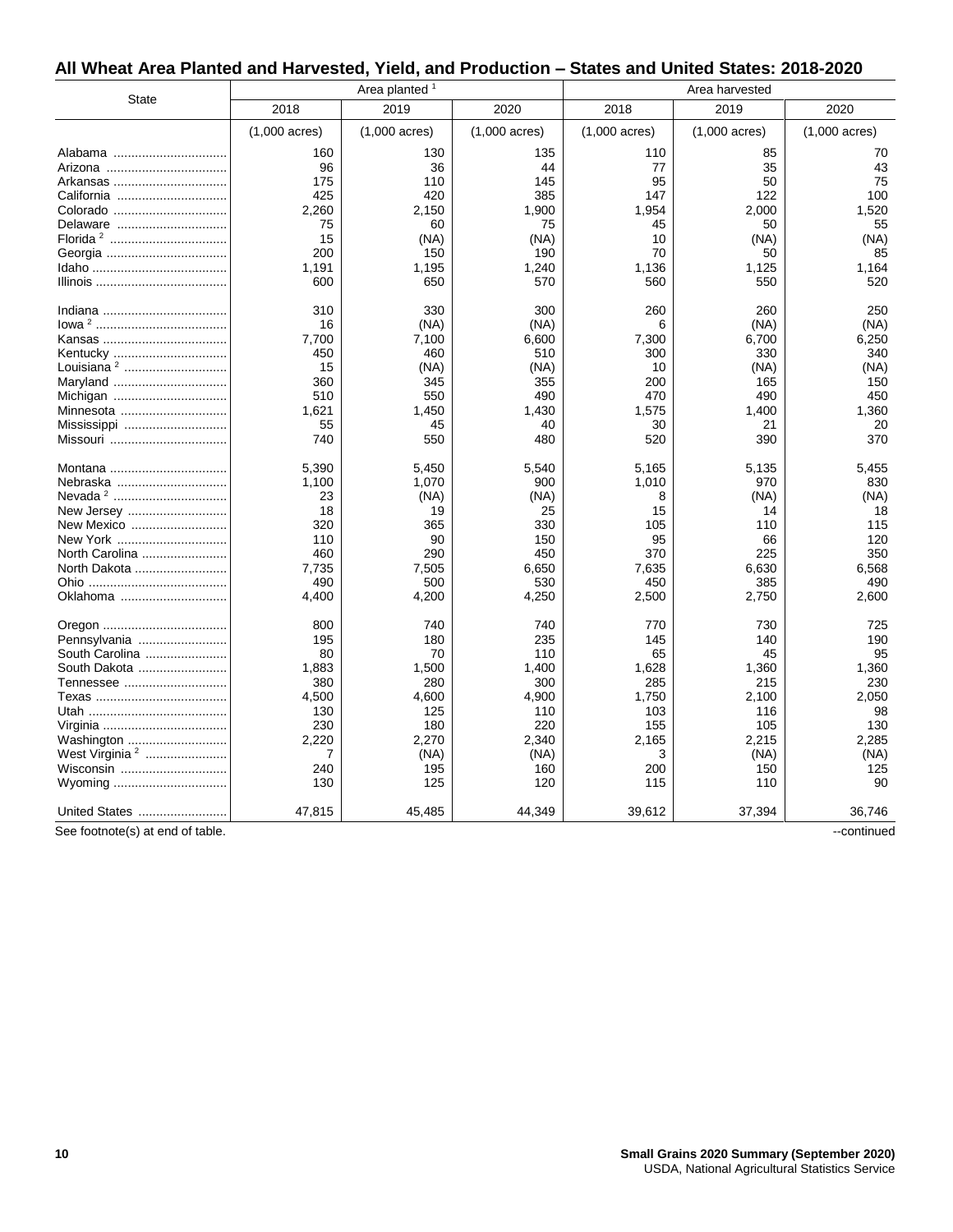# **All Wheat Area Planted and Harvested, Yield, and Production – States and United States: 2018-2020** (continued)

|                            |           | Yield     |           | Production        |                   |                   |
|----------------------------|-----------|-----------|-----------|-------------------|-------------------|-------------------|
| <b>State</b>               | 2018      | 2019      | 2020      | 2018              | 2019              | 2020              |
|                            | (bushels) | (bushels) | (bushels) | $(1,000$ bushels) | $(1,000$ bushels) | $(1,000$ bushels) |
| Alabama                    | 72.0      | 72.0      | 72.0      | 7,920             | 6,120             | 5,040             |
| Arizona                    | 102.6     | 104.0     | 99.0      | 7,898             | 3,640             | 4,257             |
| Arkansas                   | 55.0      | 52.0      | 55.0      | 5,225             | 2,600             | 4,125             |
| California                 | 81.5      | 59.4      | 77.4      | 11,985            | 7,244             | 7,740             |
| Colorado                   | 36.1      | 49.0      | 27.0      | 70,504            | 98,000            | 41,040            |
| Delaware                   | 71.0      | 72.0      | 73.0      | 3,195             | 3,600             | 4,015             |
|                            | 36.0      | (NA)      | (NA)      | 360               | (NA)              | (NA)              |
| Georgia                    | 54.0      | 56.0      | 55.0      | 3,780             | 2,800             | 4,675             |
|                            | 91.9      | 87.8      | 96.7      | 104,410           | 98,755            | 112,506           |
|                            | 66.0      | 67.0      | 68.0      | 36,960            | 36,850            | 35,360            |
|                            | 71.0      | 62.0      | 70.0      | 18,460            | 16,120            | 17,500            |
|                            | 58.0      | (NA)      | (NA)      | 348               | (NA)              | (NA)              |
|                            | 38.0      | 52.0      | 45.0      | 277,400           | 348,400           | 281,250           |
| Kentucky                   | 66.0      | 76.0      | 63.0      | 19,800            | 25,080            | 21,420            |
| Louisiana <sup>2</sup>     | 65.0      | (NA)      | (NA)      | 650               | (NA)              | (NA)              |
| Maryland                   | 63.0      | 75.0      | 73.0      | 12,600            | 12,375            | 10,950            |
| Michigan                   | 76.0      | 71.0      | 75.0      | 35,720            | 34,790            | 33,750            |
| Minnesota                  | 59.0      | 57.0      | 53.0      | 92,930            | 79,800            | 72,080            |
|                            | 49.0      | 47.0      | 48.0      | 1,470             | 987               | 960               |
| Missouri                   | 59.0      | 63.0      | 62.0      | 30,680            | 24,570            | 22,940            |
|                            |           |           |           |                   |                   |                   |
| Montana                    | 38.3      | 42.4      | 41.7      | 197,630           | 217,725           | 227,345           |
| Nebraska                   | 49.0      | 57.0      | 41.0      | 49,490            | 55,290            | 34,030            |
|                            | 112.5     | (NA)      | (NA)      | 900               | (NA)              | (NA)              |
| New Jersey                 | 62.0      | 66.0      | 67.0      | 930               | 924               | 1,206             |
| New Mexico                 | 15.0      | 30.0      | 28.0      | 1,575             | 3,300             | 3,220             |
| New York                   | 69.0      | 63.0      | 66.0      | 6,555             | 4,158             | 7,920             |
| North Carolina             | 57.0      | 56.0      | 60.0      | 21,090            | 12,600            | 21,000            |
| North Dakota               | 47.6      | 48.4      | 47.6      | 363,483           | 321,185           | 312,782           |
|                            | 75.0      | 56.0      | 71.0      | 33,750            | 21,560            | 34,790            |
| Oklahoma                   | 28.0      | 40.0      | 40.0      | 70,000            | 110,000           | 104,000           |
|                            | 67.0      | 68.0      | 64.0      | 51,590            | 49.640            | 46,400            |
| Pennsylvania               | 65.0      | 73.0      | 71.0      | 9,425             | 10,220            | 13,490            |
| South Carolina             | 54.0      | 48.0      | 51.0      | 3,510             | 2,160             | 4,845             |
| South Dakota               | 44.4      | 48.1      | 51.9      | 72,294            | 65,410            | 70,520            |
| Tennessee                  | 65.0      | 67.0      | 59.0      | 18,525            | 14,405            | 13,570            |
|                            | 32.0      | 34.0      | 30.0      | 56,000            | 71,400            | 61,500            |
|                            | 52.0      | 54.0      | 53.0      | 5,356             | 6.264             | 5.194             |
|                            | 60.0      | 62.0      | 60.0      | 9,300             | 6,510             | 7,800             |
| Washington                 | 70.8      | 64.7      | 72.5      | 153,210           | 143,205           | 165,635           |
| West Virginia <sup>2</sup> | 46.0      | (NA)      | (NA)      | 138               | (NA)              | (NA)              |
| Wisconsin                  | 71.0      | 64.0      | 69.0      | 14,200            | 9,600             | 8,625             |
| Wyoming                    | 34.0      | 43.0      | 26.0      | 3,910             | 4,730             | 2,340             |
| United States              | 47.6      | 51.7      | 49.7      | 1,885,156         | 1,932,017         | 1,825,820         |

(NA) Not available. 1 Includes area planted in preceding fall.

<sup>2</sup> Estimates discontinued in 2019.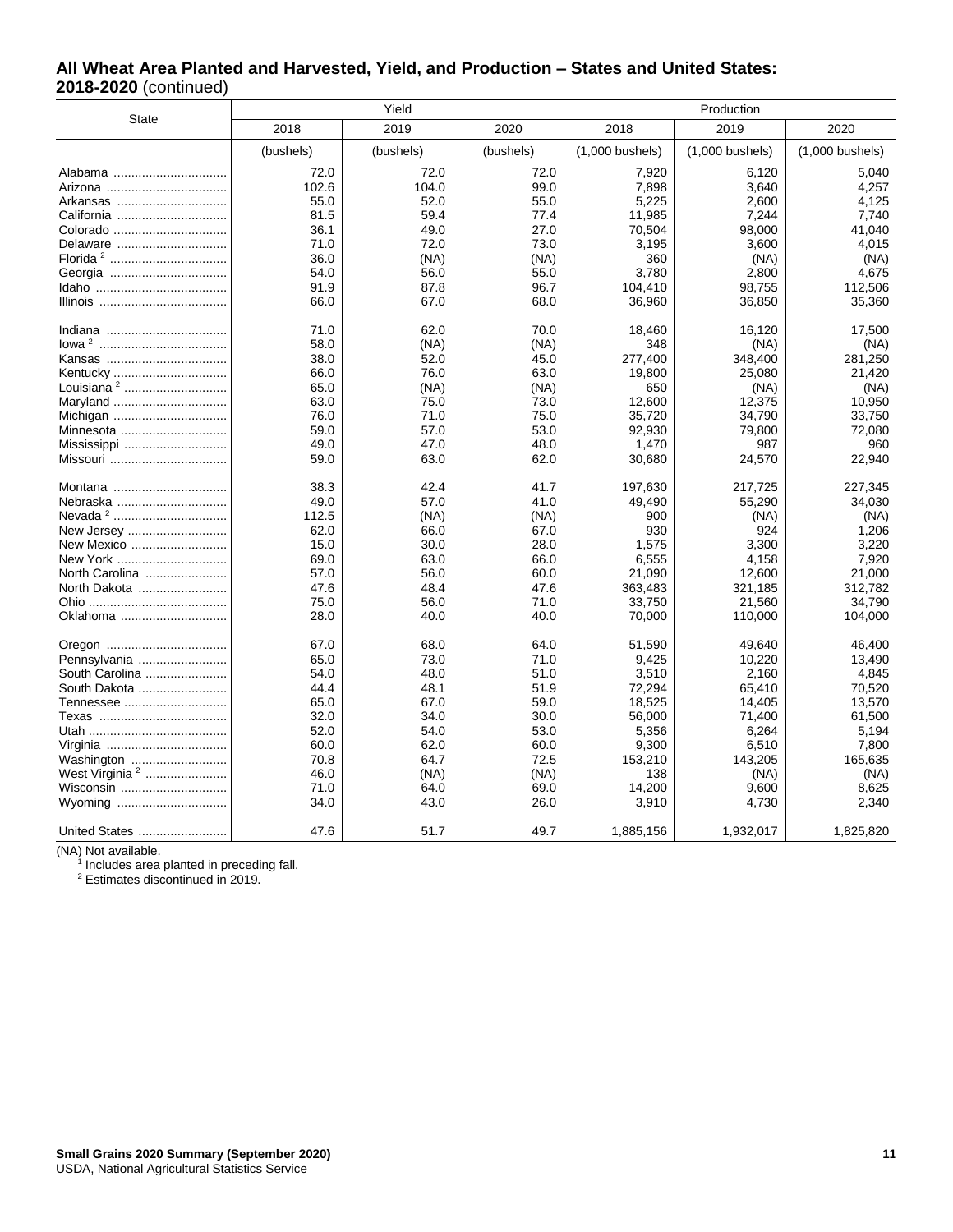# **Winter Wheat Area Planted and Harvested, Yield, and Production – States and United States: 2018-2020**

|                                                 |                         | Area planted <sup>1</sup> | Area harvested          |                         |                         |                         |  |
|-------------------------------------------------|-------------------------|---------------------------|-------------------------|-------------------------|-------------------------|-------------------------|--|
| State                                           | 2018                    | 2019                      | 2020                    | 2018                    | 2019                    | 2020                    |  |
|                                                 | $(1,000 \text{ acres})$ | $(1,000 \text{ acres})$   | $(1,000 \text{ acres})$ | $(1,000 \text{ acres})$ | $(1,000 \text{ acres})$ | $(1,000 \text{ acres})$ |  |
| Alabama                                         | 160                     | 130                       | 135                     | 110                     | 85                      | 70                      |  |
| Arizona <sup>2</sup>                            | 22                      | (NA)                      | (NA)                    | 4                       | (NA)                    | (NA)                    |  |
| Arkansas                                        | 175                     | 110                       | 145                     | 95                      | 50                      | 75                      |  |
| California                                      | 380                     | 390                       | 355                     | 110                     | 100                     | 80                      |  |
| Colorado                                        | 2,250                   | 2,150                     | 1,900                   | 1,950                   | 2,000                   | 1,520                   |  |
| Delaware                                        | 75                      | 60                        | 75                      | 45                      | 50                      | 55                      |  |
|                                                 | 15                      | (NA)                      | (NA)                    | 10                      | (NA)                    | (NA)                    |  |
|                                                 | 200                     | 150                       | 190                     | 70                      | 50                      | 85                      |  |
|                                                 | 720                     | 730                       | 720                     | 680                     | 680                     | 660                     |  |
|                                                 | 600                     | 650                       | 570                     | 560                     | 550                     | 520                     |  |
|                                                 | 310                     | 330                       | 300                     | 260                     | 260                     | 250                     |  |
|                                                 | 16                      | (NA)                      | (NA)                    | 6                       | (NA)                    | (NA)                    |  |
|                                                 | 7,700                   | 7,100                     | 6,600                   | 7,300                   | 6,700                   | 6,250                   |  |
| Kentucky                                        | 450                     | 460                       | 510                     | 300                     | 330                     | 340                     |  |
| Louisiana <sup>2</sup>                          | 15                      | (NA)                      | (NA)                    | 10                      | (NA)                    | (NA)                    |  |
| Maryland                                        | 360                     | 345                       | 355                     | 200                     | 165                     | 150                     |  |
| Michigan                                        | 510                     | 550                       | 490                     | 470                     | 490                     | 450                     |  |
|                                                 | 11                      | (NA)                      | (NA)                    | 5                       | (NA)                    | (NA)                    |  |
|                                                 | 55                      | 45                        | 40                      | 30                      | 21                      | 20                      |  |
| Missouri                                        | 740                     | 550                       | 480                     | 520                     | 390                     | 370                     |  |
|                                                 | 1,650                   | 2,000                     | 1,550                   | 1,570                   | 1,900                   | 1,490                   |  |
| Nebraska                                        | 1,100                   | 1,070                     | 900                     | 1,010                   | 970                     | 830                     |  |
| Nevada <sup>2</sup>                             | 13                      | (NA)                      | (NA)                    | 5                       | (NA)                    | (NA)                    |  |
| New Jersey                                      | 18                      | 19                        | 25                      | 15                      | 14                      | 18                      |  |
| New Mexico                                      | 320                     | 365                       | 330                     | 105                     | 110                     | 115                     |  |
| New York                                        | 110                     | 90                        | 150                     | 95                      | 66                      | 120                     |  |
| North Carolina                                  | 460                     | 290                       | 450                     | 370                     | 225                     | 350                     |  |
| North Dakota                                    | 85                      | 85                        | 40                      | 70                      | 70                      | 33                      |  |
|                                                 | 490                     | 500                       | 530                     | 450                     | 385                     | 490                     |  |
| Oklahoma                                        | 4,400                   | 4,200                     | 4,250                   | 2,500                   | 2,750                   | 2,600                   |  |
|                                                 | 720                     | 740                       | 740                     | 695                     | 730                     | 725                     |  |
| Pennsylvania                                    | 195                     | 180                       | 235                     | 145                     | 140                     | 190                     |  |
| South Carolina                                  | 80                      | 70                        | 110                     | 65                      | 45                      | 95                      |  |
| South Dakota                                    | 830                     | 860                       | 630                     | 660                     | 770                     | 600                     |  |
| Tennessee                                       | 380                     | 280                       | 300                     | 285                     | 215                     | 230                     |  |
|                                                 | 4.500                   | 4.600                     | 4,900                   | 1,750                   | 2,100                   | 2,050                   |  |
|                                                 | 120                     | 125                       | 110                     | 94                      | 116                     | 98                      |  |
|                                                 | 230                     | 180                       | 220                     | 155                     | 105                     | 130                     |  |
| Washington                                      | 1.700                   | 1,750                     | 1,800                   | 1,650                   | 1,700                   | 1.750                   |  |
| West Virginia <sup>2</sup>                      | 7                       | (NA)                      | (NA)                    | 3                       | (NA)                    | (NA)                    |  |
| Wisconsin                                       | 240                     | 195                       | 160                     | 200                     | 150                     | 125                     |  |
| Wyoming                                         | 130                     | 125                       | 120                     | 115                     | 110                     | 90                      |  |
| United States                                   | 32,542                  | 31,474                    | 30,415                  | 24,742                  | 24,592                  | 23,024                  |  |
| See footnote(s) at end of table.<br>--continued |                         |                           |                         |                         |                         |                         |  |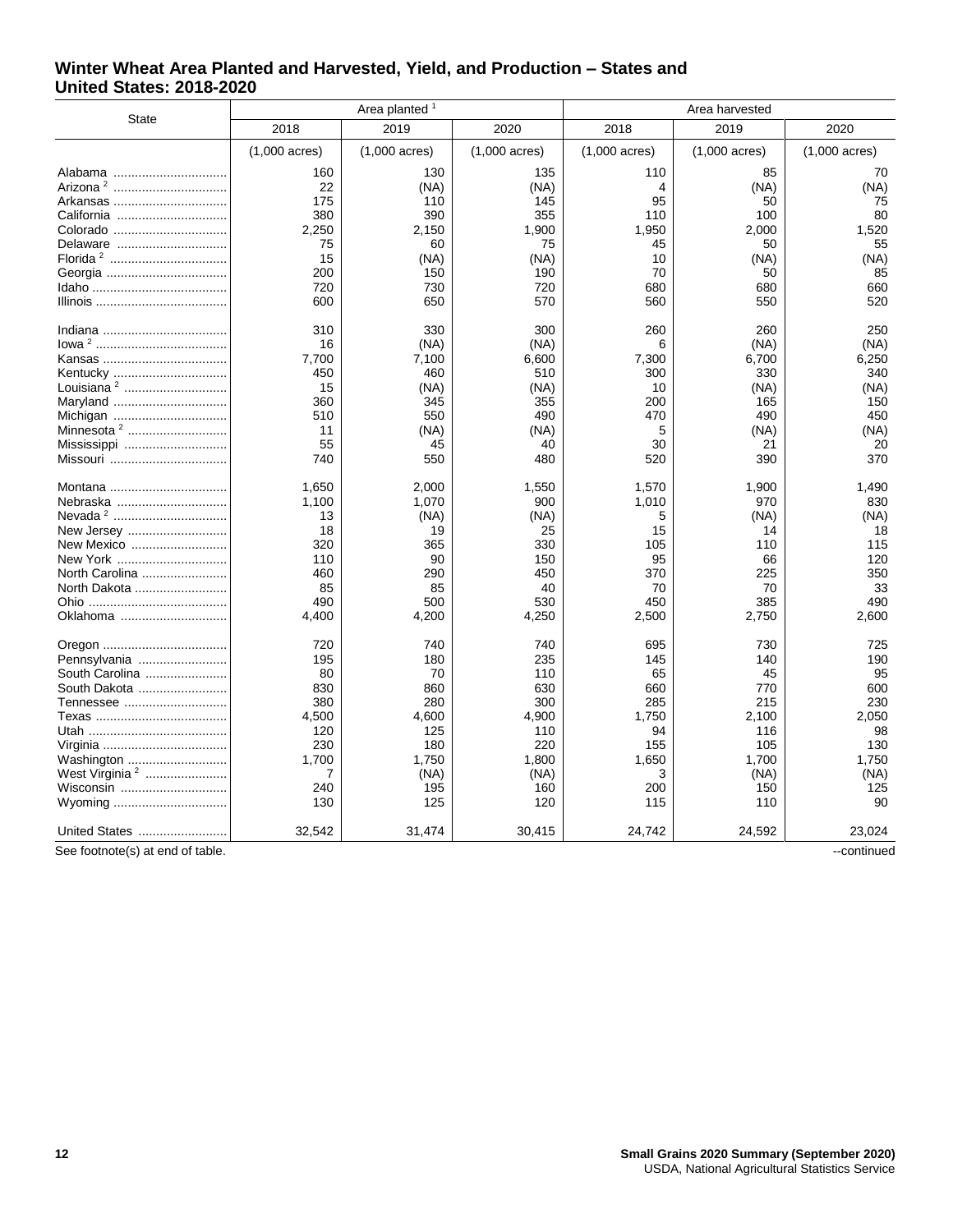# **Winter Wheat Planted and Harvested, Yield, and Production – States and United States: 2018-2020** (continued)

|                            |           | Yield     |           | Production        |                   |                   |
|----------------------------|-----------|-----------|-----------|-------------------|-------------------|-------------------|
| <b>State</b>               | 2018      | 2019      | 2020      | 2018              | 2019              | 2020              |
|                            | (bushels) | (bushels) | (bushels) | $(1,000$ bushels) | $(1,000$ bushels) | $(1,000$ bushels) |
| Alabama                    | 72.0      | 72.0      | 72.0      | 7,920             | 6,120             | 5,040             |
| Arizona <sup>2</sup>       | 40.0      | (NA)      | (NA)      | 160               | (NA)              | (NA)              |
| Arkansas                   | 55.0      | 52.0      | 55.0      | 5,225             | 2,600             | 4,125             |
| California                 | 77.0      | 50.0      | 75.0      | 8,470             | 5,000             | 6,000             |
| Colorado                   | 36.0      | 49.0      | 27.0      | 70,200            | 98,000            | 41,040            |
| Delaware                   | 71.0      | 72.0      | 73.0      | 3,195             | 3,600             | 4,015             |
|                            | 36.0      | (NA)      | (NA)      | 360               | (NA)              | (NA)              |
| Georgia                    | 54.0      | 56.0      | 55.0      | 3,780             | 2,800             | 4.675             |
|                            | 90.0      | 87.0      | 101.0     | 61,200            | 59,160            | 66,660            |
|                            | 66.0      | 67.0      | 68.0      | 36,960            | 36,850            | 35,360            |
| Indiana                    | 71.0      | 62.0      | 70.0      | 18,460            | 16,120            | 17,500            |
|                            | 58.0      | (NA)      | (NA)      | 348               | (NA)              | (NA)              |
|                            | 38.0      | 52.0      | 45.0      | 277,400           | 348,400           | 281,250           |
| Kentucky                   | 66.0      | 76.0      | 63.0      | 19,800            | 25,080            | 21,420            |
| Louisiana <sup>2</sup>     | 65.0      | (NA)      | (NA)      | 650               | (NA)              | (NA)              |
| Maryland                   | 63.0      | 75.0      | 73.0      | 12.600            | 12,375            | 10,950            |
| Michigan                   | 76.0      | 71.0      | 75.0      | 35,720            | 34,790            | 33,750            |
| Minnesota <sup>2</sup>     | 60.0      | (NA)      | (NA)      | 300               | (NA)              | (NA)              |
|                            | 49.0      | 47.0      | 48.0      | 1,470             | 987               | 960               |
| Missouri                   | 59.0      | 63.0      | 62.0      | 30,680            | 24,570            | 22,940            |
|                            |           |           |           |                   |                   |                   |
| Montana                    | 50.0      | 50.0      | 51.0      | 78,500            | 95,000            | 75,990            |
| Nebraska                   | 49.0      | 57.0      | 41.0      | 49,490            | 55,290            | 34,030            |
| Nevada <sup>2</sup>        | 120.0     | (NA)      | (NA)      | 600               | (NA)              | (NA)              |
| New Jersey                 | 62.0      | 66.0      | 67.0      | 930               | 924               | 1,206             |
| New Mexico                 | 15.0      | 30.0      | 28.0      | 1,575             | 3,300             | 3,220             |
| New York                   | 69.0      | 63.0      | 66.0      | 6,555             | 4,158             | 7,920             |
| North Carolina             | 57.0      | 56.0      | 60.0      | 21,090            | 12.600            | 21.000            |
| North Dakota               | 43.0      | 53.0      | 49.0      | 3,010             | 3,710             | 1,617             |
|                            | 75.0      | 56.0      | 71.0      | 33,750            | 21,560            | 34,790            |
| Oklahoma                   | 28.0      | 40.0      | 40.0      | 70,000            | 110,000           | 104,000           |
|                            | 67.0      | 68.0      | 64.0      | 46,565            | 49,640            | 46,400            |
| Pennsylvania               | 65.0      | 73.0      | 71.0      | 9,425             | 10,220            | 13,490            |
| South Carolina             | 54.0      | 48.0      | 51.0      | 3,510             | 2,160             | 4,845             |
| South Dakota               | 48.0      | 52.0      | 58.0      | 31,680            | 40.040            | 34,800            |
| Tennessee                  | 65.0      | 67.0      | 59.0      | 18,525            | 14,405            | 13,570            |
|                            | 32.0      | 34.0      | 30.0      | 56,000            | 71,400            | 61,500            |
|                            | 52.0      | 54.0      | 53.0      | 4,888             | 6,264             | 5,194             |
|                            | 60.0      | 62.0      | 60.0      | 9,300             | 6,510             | 7,800             |
| Washington                 | 76.0      | 70.0      | 76.0      | 125,400           | 119.000           | 133.000           |
| West Virginia <sup>2</sup> | 46.0      | (NA)      | (NA)      | 138               | (NA)              | (NA)              |
| Wisconsin                  | 71.0      | 64.0      | 69.0      | 14,200            | 9,600             | 8,625             |
| Wyoming                    | 34.0      | 43.0      | 26.0      | 3,910             | 4,730             | 2,340             |
| United States              | 47.9      | 53.6      | 50.9      | 1,183,939         | 1,316,963         | 1,171,022         |

(NA) Not available. 1 Includes area planted in preceding fall.

<sup>2</sup> Estimates discontinued in 2019.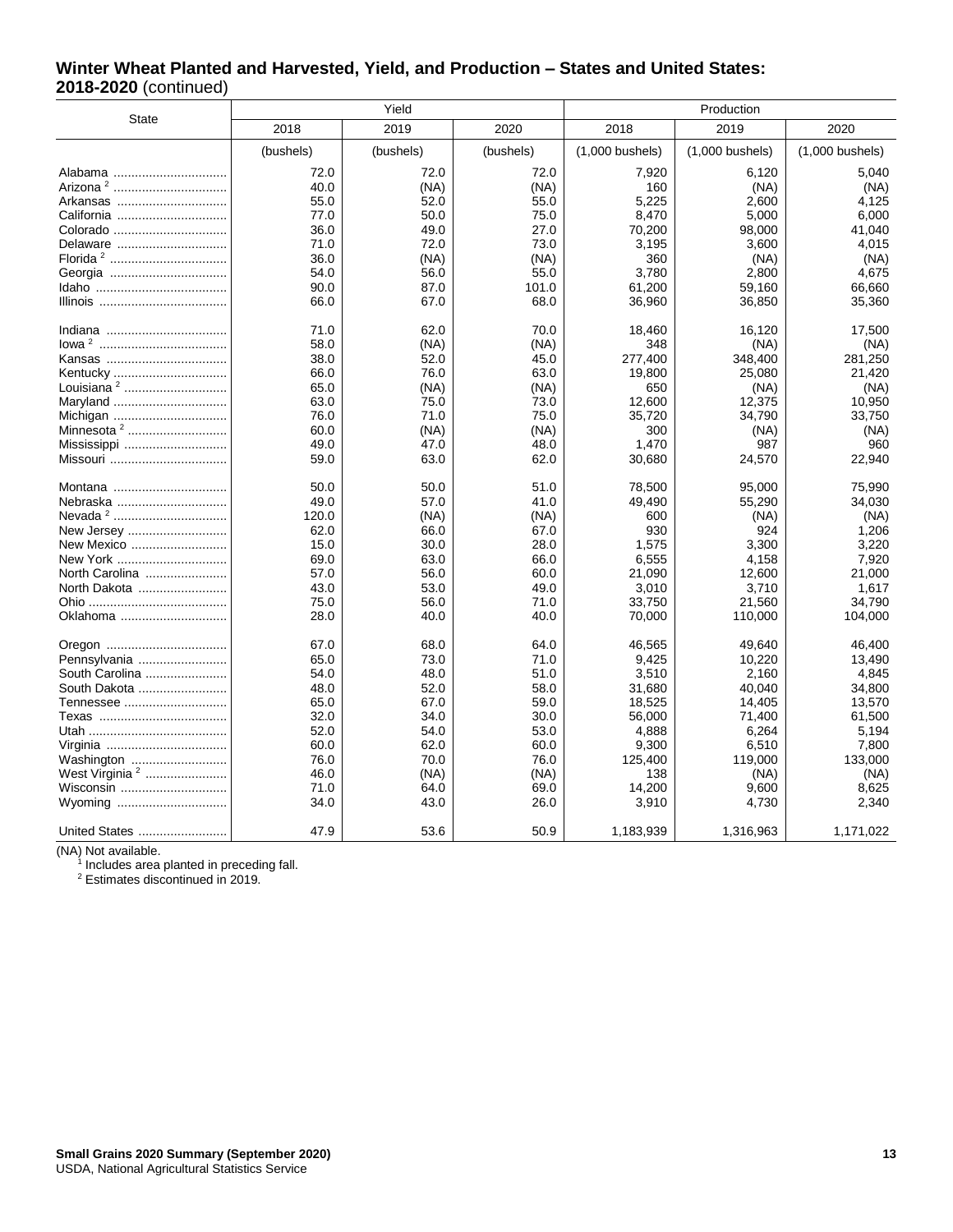#### **Other Spring Wheat Area Planted and Harvested, Yield, and Production – States and United States: 2018-2020**

| <b>State</b>                                                                                                                                                            |                                                                               | Area planted                                                                 |                                                                              |                                                                                         | Area harvested                                                                             |                                                                                            |  |
|-------------------------------------------------------------------------------------------------------------------------------------------------------------------------|-------------------------------------------------------------------------------|------------------------------------------------------------------------------|------------------------------------------------------------------------------|-----------------------------------------------------------------------------------------|--------------------------------------------------------------------------------------------|--------------------------------------------------------------------------------------------|--|
|                                                                                                                                                                         | 2018                                                                          | 2019                                                                         | 2020                                                                         | 2018                                                                                    | 2019                                                                                       | 2020                                                                                       |  |
|                                                                                                                                                                         | $(1,000 \text{ acres})$                                                       | $(1,000 \text{ acres})$                                                      | $(1,000 \text{ acres})$                                                      | $(1,000 \text{ acres})$                                                                 | $(1,000 \text{ acres})$                                                                    | $(1,000 \text{ acres})$                                                                    |  |
| Colorado <sup>1</sup><br>Idaho<br>Minnesota<br>Montana<br>Nevada <sup>1</sup><br>North Dakota<br>Oregon <sup>1</sup><br>South Dakota<br>Utah <sup>1</sup>               | 10<br>460<br>1,610<br>2,900<br>10<br>6,550<br>80<br>1,050<br>10               | (NA)<br>460<br>1,450<br>2,900<br>(NA)<br>6,700<br>(NA)<br>640<br>(NA)        | (NA)<br>510<br>1,430<br>3,300<br>(NA)<br>5,700<br>(NA)<br>770<br>(NA)        | 4<br>445<br>1,570<br>2,820<br>3<br>6,490<br>75<br>965<br>9                              | (NA)<br>440<br>1,400<br>2,730<br>(NA)<br>5,950<br>(NA)<br>590<br>(NA)                      | (NA)<br>495<br>1,360<br>3,280<br>(NA)<br>5,630<br>(NA)<br>760<br>(NA)                      |  |
| Washington                                                                                                                                                              | 520                                                                           | 520                                                                          | 540                                                                          | 515                                                                                     | 515                                                                                        | 535                                                                                        |  |
| United States                                                                                                                                                           | 13,200                                                                        | 12,670                                                                       | 12,250                                                                       | 12,896                                                                                  | 11,625                                                                                     | 12,060                                                                                     |  |
| <b>State</b>                                                                                                                                                            |                                                                               | Yield                                                                        |                                                                              | Production                                                                              |                                                                                            |                                                                                            |  |
|                                                                                                                                                                         | 2018                                                                          | 2019                                                                         | 2020                                                                         | 2018                                                                                    | 2019                                                                                       | 2020                                                                                       |  |
|                                                                                                                                                                         | (bushels)                                                                     | (bushels)                                                                    | (bushels)                                                                    | $(1,000$ bushels)                                                                       | $(1,000$ bushels)                                                                          | $(1,000$ bushels)                                                                          |  |
| Colorado <sup>1</sup><br>Idaho<br>Minnesota<br>Montana<br>Nevada <sup>1</sup><br>North Dakota<br>Oregon <sup>1</sup><br>South Dakota<br>Utah <sup>1</sup><br>Washington | 76.0<br>95.0<br>59.0<br>34.0<br>100.0<br>49.0<br>67.0<br>42.0<br>52.0<br>54.0 | (NA)<br>89.0<br>57.0<br>37.0<br>(NA)<br>49.0<br>(NA)<br>43.0<br>(NA)<br>47.0 | (NA)<br>91.0<br>53.0<br>38.0<br>(NA)<br>49.0<br>(NA)<br>47.0<br>(NA)<br>61.0 | 304<br>42,275<br>92,630<br>95,880<br>300<br>318,010<br>5,025<br>40,530<br>468<br>27,810 | (NA)<br>39,160<br>79,800<br>101,010<br>(NA)<br>291,550<br>(NA)<br>25,370<br>(NA)<br>24,205 | (NA)<br>45,045<br>72,080<br>124,640<br>(NA)<br>275,870<br>(NA)<br>35,720<br>(NA)<br>32,635 |  |
| United States                                                                                                                                                           | 48.3                                                                          | 48.3                                                                         | 48.6                                                                         | 623,232                                                                                 | 561,095                                                                                    | 585,990                                                                                    |  |

(NA) Not available.

<sup>1</sup> Estimates discontinued in 2019.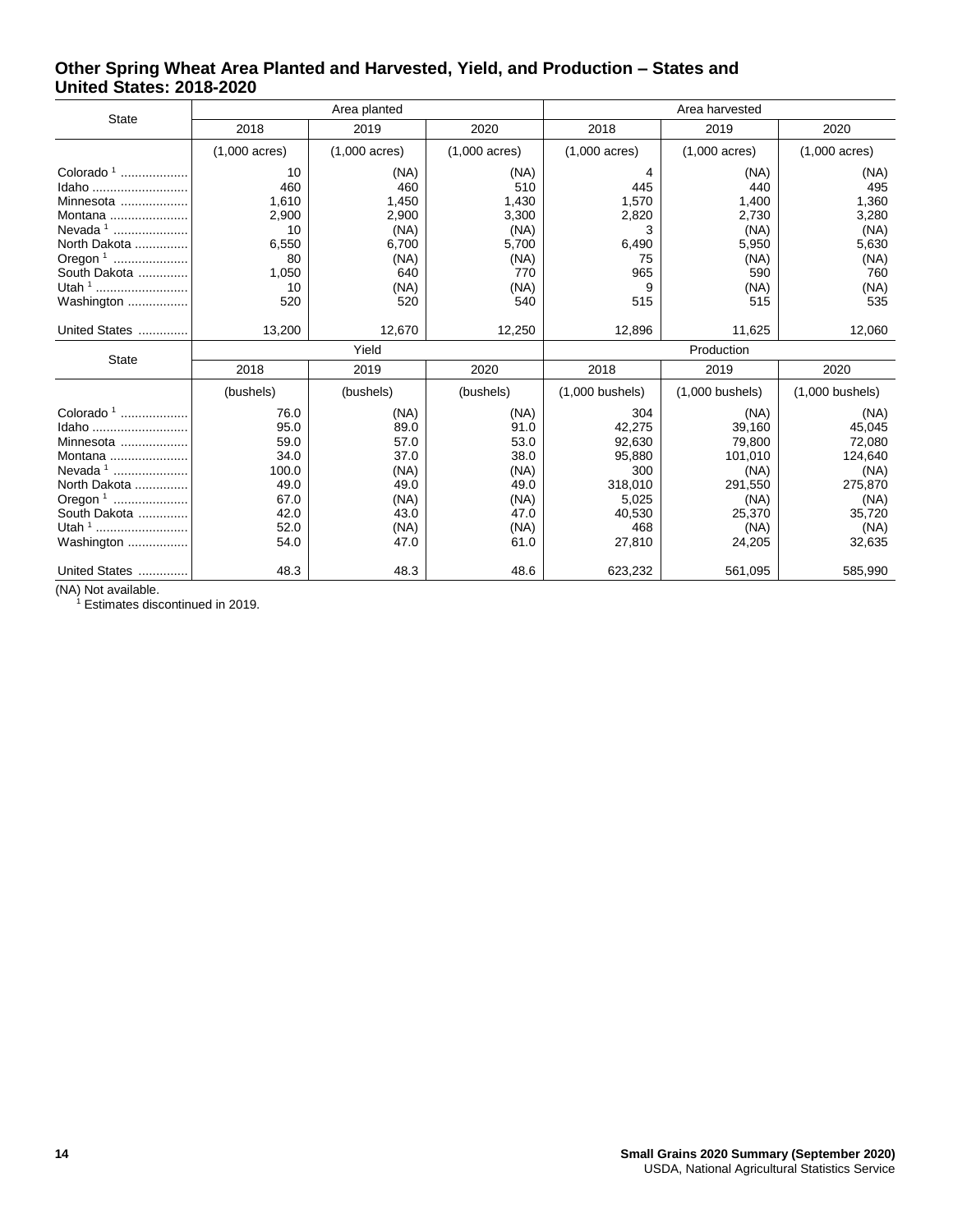# **Durum Wheat Area Planted and Harvested, Yield, and Production – States and United States: 2018-2020**

|                           |                         | Area planted            |                         | Area harvested          |                         |                         |
|---------------------------|-------------------------|-------------------------|-------------------------|-------------------------|-------------------------|-------------------------|
| <b>State</b>              | 2018                    | 2019                    | 2020                    | 2018                    | 2019                    | 2020                    |
|                           | $(1,000 \text{ acres})$ | $(1,000 \text{ acres})$ | $(1,000 \text{ acres})$ | $(1,000 \text{ acres})$ | $(1,000 \text{ acres})$ | $(1,000 \text{ acres})$ |
| Arizona                   | 74                      | 36                      | 44                      | 73                      | 35                      | 43                      |
| California                | 45                      | 30                      | 30                      | 37                      | 22                      | 20                      |
|                           | 11                      | 5                       | 10                      | 11                      | 5                       | 9                       |
| Montana                   | 840                     | 550                     | 690                     | 775                     | 505                     | 685                     |
| North Dakota              | 1,100                   | 720                     | 910                     | 1,075                   | 610                     | 905                     |
| South Dakota <sup>1</sup> | 3                       | (NA)                    | (NA)                    |                         | (NA)                    | (NA)                    |
| United States             | 2,073                   | 1,341                   | 1,684                   | 1,974                   | 1,177                   | 1,662                   |
|                           | Yield                   |                         |                         |                         | Production              |                         |
| <b>State</b>              | 2018                    | 2019                    | 2020                    | 2018                    | 2019                    | 2020                    |
|                           | (bushels)               | (bushels)               | (bushels)               | $(1,000$ bushels)       | $(1,000$ bushels)       | $(1,000$ bushels)       |
| Arizona                   | 106.0                   | 104.0                   | 99.0                    | 7,738                   | 3,640                   | 4,257                   |
| California                | 95.0                    | 102.0                   | 87.0                    | 3,515                   | 2,244                   | 1,740                   |
| Idaho                     | 85.0                    | 87.0                    | 89.0                    | 935                     | 435                     | 801                     |
| Montana                   | 30.0                    | 43.0                    | 39.0                    | 23,250                  | 21,715                  | 26,715                  |
| North Dakota              | 39.5                    | 42.5                    | 39.0                    | 42,463                  | 25,925                  | 35,295                  |
| South Dakota <sup>1</sup> | 28.0                    | (NA)                    | (NA)                    | 84                      | (NA)                    | (NA)                    |
| United States             | 39.5                    | 45.8                    | 41.4                    | 77,985                  | 53,959                  | 68,808                  |

(NA) Not available.

<sup>1</sup> Estimates discontinued in 2019.

# **Wheat Production by Class – United States: 2018-2020**

[Wheat class estimates are based on the latest available data including both surveys and administrative data]

| Crop                                                               | 2018                                    | 2019                                    | 2020                                    |
|--------------------------------------------------------------------|-----------------------------------------|-----------------------------------------|-----------------------------------------|
|                                                                    | $(1,000$ bushels)                       | $(1,000$ bushels)                       | $(1,000$ bushels)                       |
| Winter<br>Hard white<br>Soft white                                 | 662,249<br>285,558<br>19,347<br>216,785 | 844,947<br>239,771<br>20,266<br>211,979 | 658,640<br>266,235<br>12.179<br>233,968 |
| <b>Spring</b><br>Hard red<br>Hard white<br>Soft white<br>Durum<br> | 587,007<br>13,510<br>22,715<br>77,985   | 519,929<br>11.841<br>29,325<br>53,959   | 530,152<br>10,687<br>45,151<br>68,808   |
| Total<br>                                                          | 1,885,156                               | 1,932,017                               | 1,825,820                               |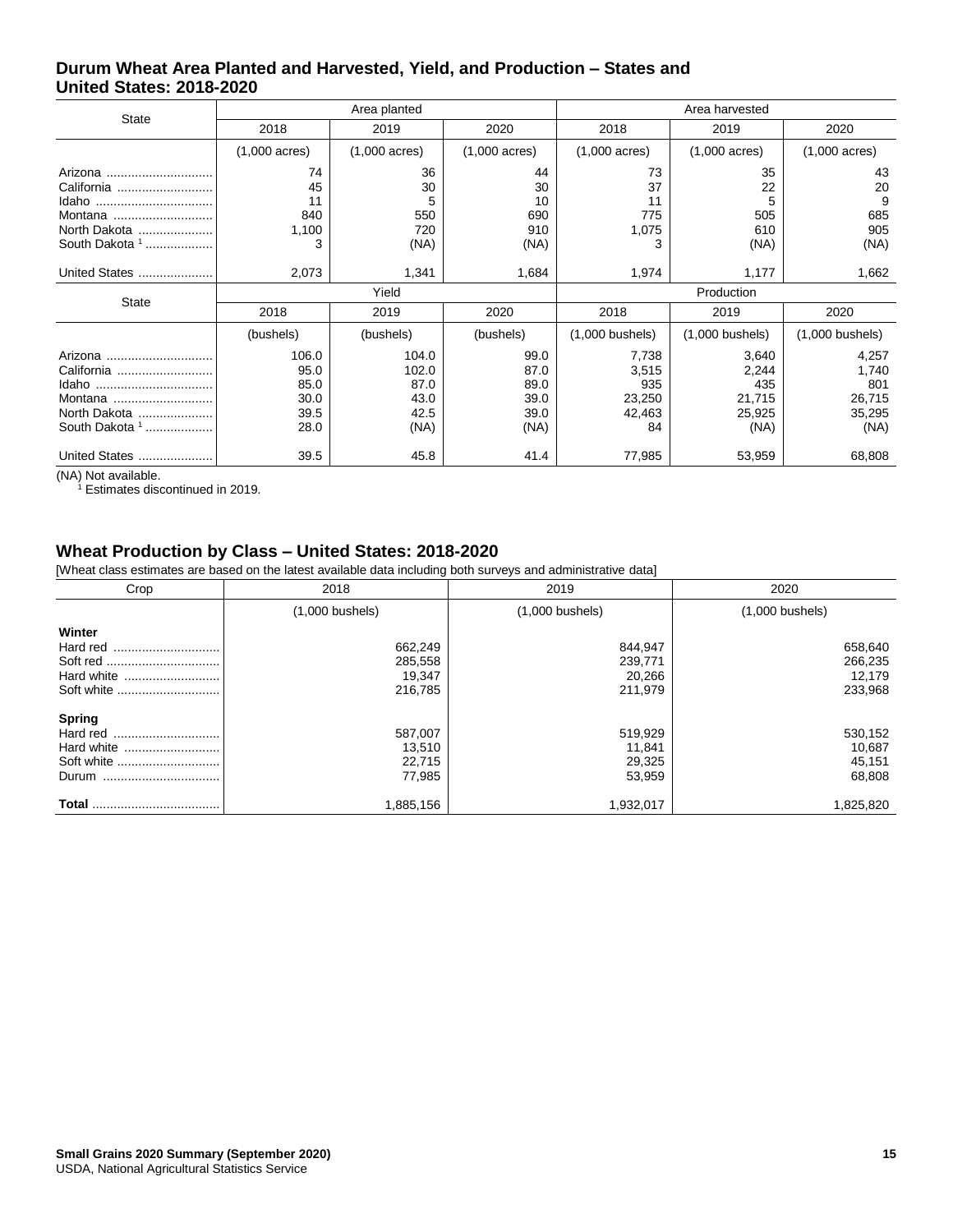#### **Wheat Class Percentage Estimates**

The following percentages are the basis for the United States wheat production by class estimates each year. These estimates are based on the latest varietal or class survey data available. These end-of-season percentages will be used during the 2021 forecast season. However, if an unusual situation significantly distorts a State's normal distribution, then updated percentages will be used to forecast the production by class.

|                                | Hard red  |           | Soft red    |             | Hard white     |           | Soft white     |            |
|--------------------------------|-----------|-----------|-------------|-------------|----------------|-----------|----------------|------------|
| <b>State</b>                   | 2019      | 2020      | 2019        | 2020        | 2019           | 2020      | 2019           | 2020       |
|                                | (percent) | (percent) | (percent)   | (percent)   | (percent)      | (percent) | (percent)      | (percent)  |
|                                | 2         |           | 98          | 100         |                |           |                |            |
| Arizona <sup>1</sup>           | (NA)      | (NA)      | (NA)        | (NA)        | (NA)           | (NA)      | (NA)           | (NA)       |
|                                |           |           | 100         | 100         |                |           |                |            |
| California                     | 88        | 90        |             | 1           | 7              | 4         | 5              | 5          |
| Colorado                       | 94        | 97        |             |             | 6              | 3         |                |            |
| Delaware                       |           |           | 100         | 100         |                |           |                |            |
|                                | (NA)      | (NA)      | (NA)<br>100 | (NA)<br>98  | (NA)           | (NA)      | (NA)           | (NA)       |
|                                | 20        | 18        |             |             |                | 1         | 80             | 81         |
|                                |           |           | 100         | 100         |                |           |                |            |
|                                |           |           |             |             |                |           |                |            |
|                                |           |           | 100         | 100         |                |           |                |            |
|                                | (NA)      | (NA)      | (NA)        | (NA)        | (NA)           | (NA)      | (NA)           | (NA)       |
|                                | 96        | 96        | 1           | 1           |                | 3         |                |            |
| Kentucky                       |           |           | 100         | 100         |                |           |                |            |
|                                | (NA)      | (NA)      | (NA)        | (NA)        | (NA)           | (NA)      | (NA)           | (NA)       |
| Maryland                       |           |           | 90          | 100         |                |           | 10             |            |
| Michigan                       | (NA)      |           | 61          | 62          | (NA)           |           | 39             | 38<br>(NA) |
|                                |           | (NA)      | (NA)<br>100 | (NA)<br>100 |                | (NA)      | (NA)           |            |
| Missouri                       | 1         | 1         | 99          | 99          |                |           |                |            |
|                                |           |           |             |             |                |           |                |            |
|                                | 100       | 100       |             |             |                |           |                |            |
| Nebraska                       | 94        | 96        |             |             | 6              | 4         |                |            |
| Nevada <sup>1</sup>            | (NA)      | (NA)      | (NA)        | (NA)        | (NA)           | (NA)      | (NA)           | (NA)       |
| New Jersey                     |           |           | 100         | 100         |                |           |                |            |
| New Mexico                     | 100       | 99        |             |             |                |           |                |            |
| New York                       | 6         | 6         | 92          | 92          |                |           | $\overline{2}$ | 2          |
| North Carolina<br>North Dakota | 100       | 99        | 100         | 100         |                | 1         |                |            |
|                                |           |           | 100         | 100         |                |           |                |            |
| Oklahoma                       | 99        | 99        | 1           | 1           |                |           |                |            |
|                                |           |           |             |             |                |           |                |            |
|                                | 8         | 5         |             |             |                |           | 92             | 95         |
| Pennsylvania                   |           |           | 100         | 100         |                |           |                |            |
| South Carolina                 |           |           | 100         | 100         |                |           |                |            |
| South Dakota                   | 100       | 100       |             |             |                |           |                |            |
| Tennessee                      |           |           | 100         | 100         |                |           |                |            |
|                                | 96        | 96        | 4           | 4           |                |           |                |            |
|                                | 74        | 69        | 100         |             | $\overline{2}$ | 3         | 24             | 28         |
| Washington                     | 14        | 1<br>9    |             | 99          |                |           | 86             | 91         |
| West Virginia <sup>1</sup>     | (NA)      | (NA)      | (NA)        | (NA)        | (NA)           | (NA)      | (NA)           | (NA)       |
| Wisconsin                      | 2         | 3         | 98          | 97          |                |           |                |            |
| Wyoming                        | 97        | 97        |             |             | 3              | 3         |                |            |

#### **Winter Wheat Production Distribution by Class – States: 2019 and 2020**

- Represents zero.

(NA) Not available.

 $1$ <sup>1</sup> Estimates discontinued in 2019.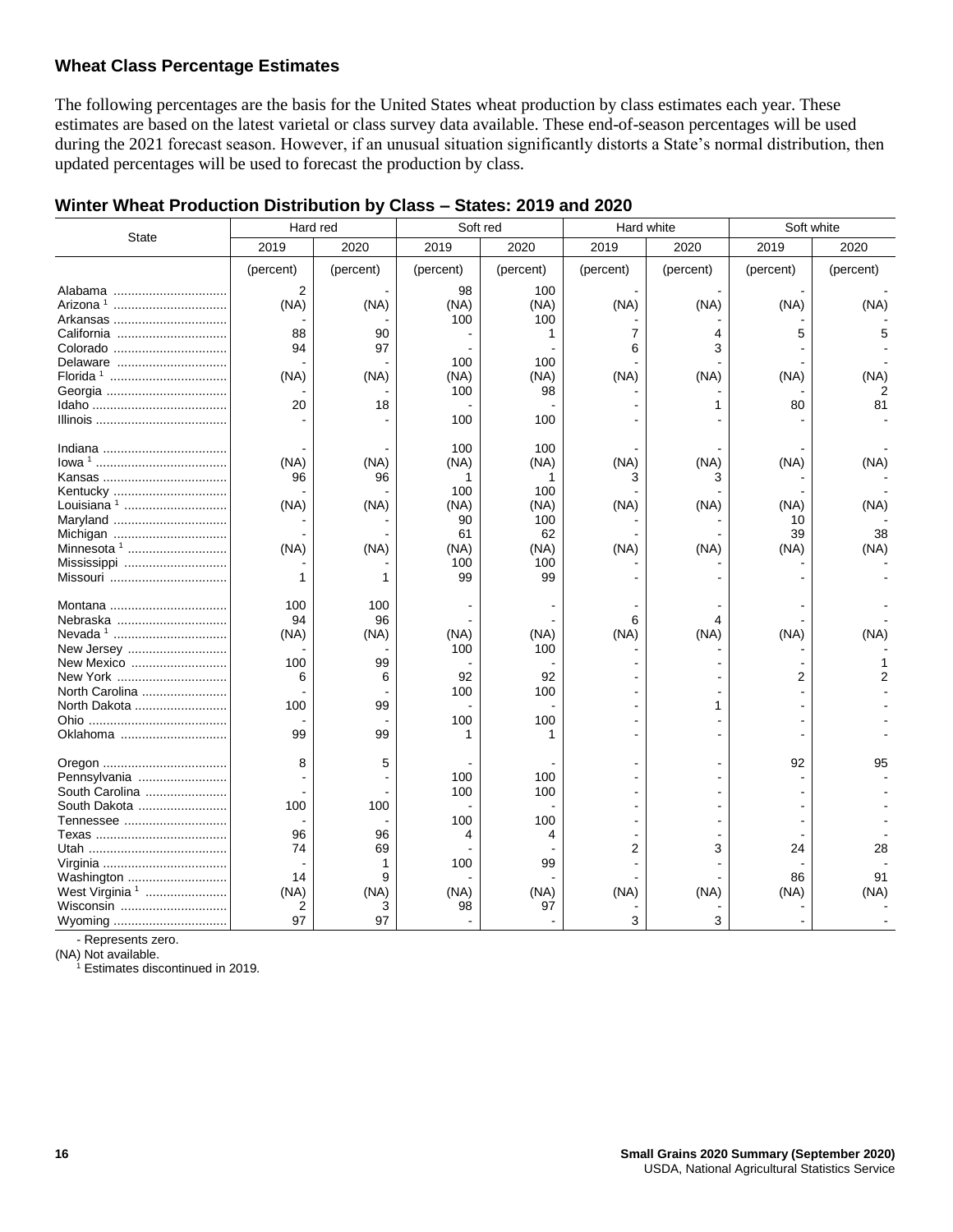# **Other Spring Wheat (excluding Durum) Production Distribution by Class – States: 2019 and 2020**

| State                 | Hard red  |           |           | Hard white | Soft white |           |
|-----------------------|-----------|-----------|-----------|------------|------------|-----------|
|                       | 2019      | 2020      | 2019      | 2020       | 2019       | 2020      |
|                       | (percent) | (percent) | (percent) | (percent)  | (percent)  | (percent) |
| Colorado <sup>1</sup> | (NA)      | (NA)      | (NA)      | (NA)       | (NA)       | (NA)      |
| Idaho                 | 40        | 34        | 29        | 23         | 31         | 43        |
| Minnesota             | 100       | 100       |           |            |            |           |
| Montana               | 100       | 100       |           |            |            |           |
|                       | (NA)      | (NA)      | (NA)      | (NA)       | (NA)       | (NA)      |
| North Dakota          | 100       | 100       |           |            |            |           |
|                       | (NA)      | (NA)      | (NA)      | (NA)       | (NA)       | (NA)      |
| South Dakota          | 100       | 100       |           |            |            |           |
|                       | (NA)      | (NA)      | (NA)      | (NA)       | (NA)       | (NA)      |
| Washington            | 27        | 20        |           |            |            | 79        |

- Represents zero.

(NA) Not available.

 $<sup>1</sup>$  Estimates discontinued in 2019.</sup>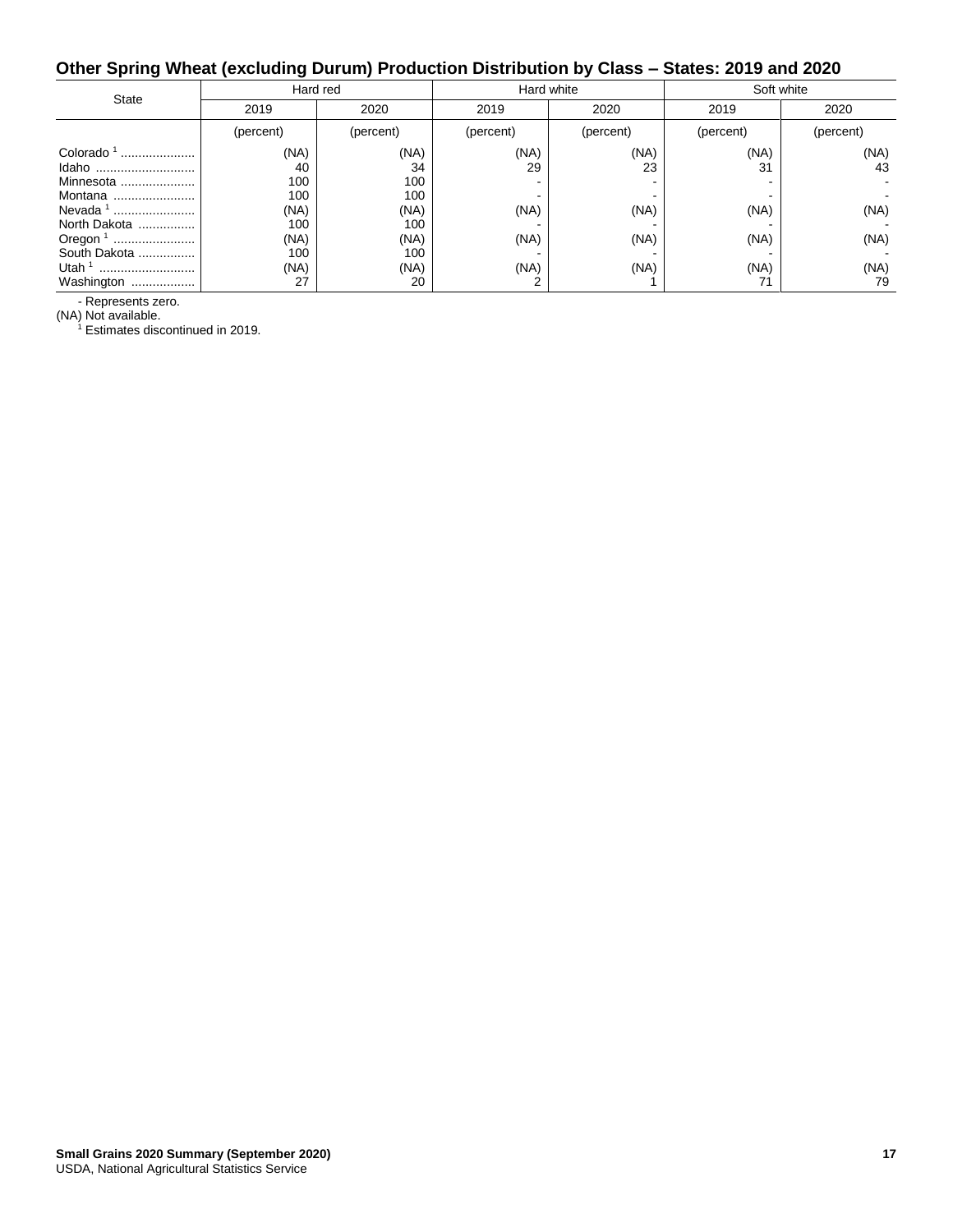# **Winter Wheat Head Population**

The National Agricultural Statistics Service conducted objective yield surveys in 10 winter wheat estimating States during 2020. Randomly selected plots in winter wheat fields were visited monthly from May through harvest to obtain specific counts and measurements. Data in this table are actual field counts from this survey.

| <b>State</b>    | 2016     | 2017     | 2018     | 2019     | 2020     |
|-----------------|----------|----------|----------|----------|----------|
|                 | (number) | (number) | (number) | (number) | (number) |
| Colorado        |          |          |          |          |          |
|                 | 43.0     | 43.4     | 40.6     | 49.3     | 43.0     |
|                 | 43.6     | 43.2     | 41.0     | 50.8     | 42.7     |
|                 | 43.6     | 43.2     | 41.0     | 50.8     | 42.7     |
| <b>Illinois</b> |          |          |          |          |          |
|                 | 57.4     | 56.4     | 60.9     | 48.1     | 52.5     |
|                 | 57.3     | 56.4     | 60.9     | 49.2     | 52.4     |
|                 | 57.3     | 56.4     | 60.9     | 49.2     | 52.4     |
| Kansas          |          |          |          |          |          |
|                 | 54.7     | 44.3     | 37.3     | 46.9     | 45.3     |
|                 | 54.7     | 44.6     | 37.3     | 47.2     | 45.4     |
|                 | 54.7     | 44.6     | 37.3     | 47.2     | 45.4     |
| Missouri        |          |          |          |          |          |
|                 | 53.7     | 53.9     | 53.7     | 56.4     | 52.5     |
|                 | 53.7     | 53.9     | 53.7     | 56.4     | 52.5     |
|                 | 53.7     | 53.9     | 53.7     | 56.4     | 52.5     |
| Montana         |          |          |          |          |          |
|                 | 54.6     | 44.4     | 44.1     | 45.2     | 37.4     |
|                 | 55.2     | 46.2     | 44.8     | 43.5     | 38.8     |
|                 | 55.2     | 46.2     | 44.7     | 43.1     | 38.6     |
| Nebraska        |          |          |          |          |          |
|                 | 60.2     | 52.5     | 50.5     | 53.1     | 45.8     |
|                 | 60.3     | 53.3     | 50.4     | 53.7     | 45.7     |
|                 | 60.3     | 53.3     | 50.4     | 53.7     | 45.7     |
| Ohio            |          |          |          |          |          |
|                 | 58.0     | 58.2     | 70.3     | 52.0     | 64.1     |
|                 | 58.0     | 58.2     | 70.3     | 53.0     | 63.9     |
|                 | 58.0     | 58.2     | 70.3     | 53.0     | 63.9     |
| Oklahoma        |          |          |          |          |          |
|                 | 41.8     | 35.7     | 32.9     | 38.1     | 38.2     |
|                 | 41.8     | 35.7     | 32.4     | 38.1     | 38.3     |
|                 | 41.8     | 35.7     | 32.4     | 38.1     | 38.3     |
| Texas           |          |          |          |          |          |
|                 | 34.4     | 26.6     | 30.9     | 34.3     | 32.7     |
|                 | 34.4     | 26.8     | 30.9     | 34.3     | 32.7     |
|                 | 34.5     | 26.8     | 31.1     | 34.5     | 32.7     |
| Washington      |          |          |          |          |          |
|                 | 36.1     | 34.3     | 41.8     | 34.2     | 37.7     |
|                 | 35.3     | 35.8     | 42.3     | 34.3     | 38.3     |
|                 | 35.5     | 35.7     | 42.3     | 34.6     | 38.2     |
| 10 State        |          |          |          |          |          |
|                 | 48.3     | 41.2     | 40.1     | 44.0     | 42.1     |
|                 | 48.4     | 41.7     | 40.1     | 44.1     | 42.3     |
|                 | 48.4     | 41.7     | 40.2     | 44.2     | 42.3     |

#### **Winter Wheat Heads per Square Foot – Selected States: 2016-2020**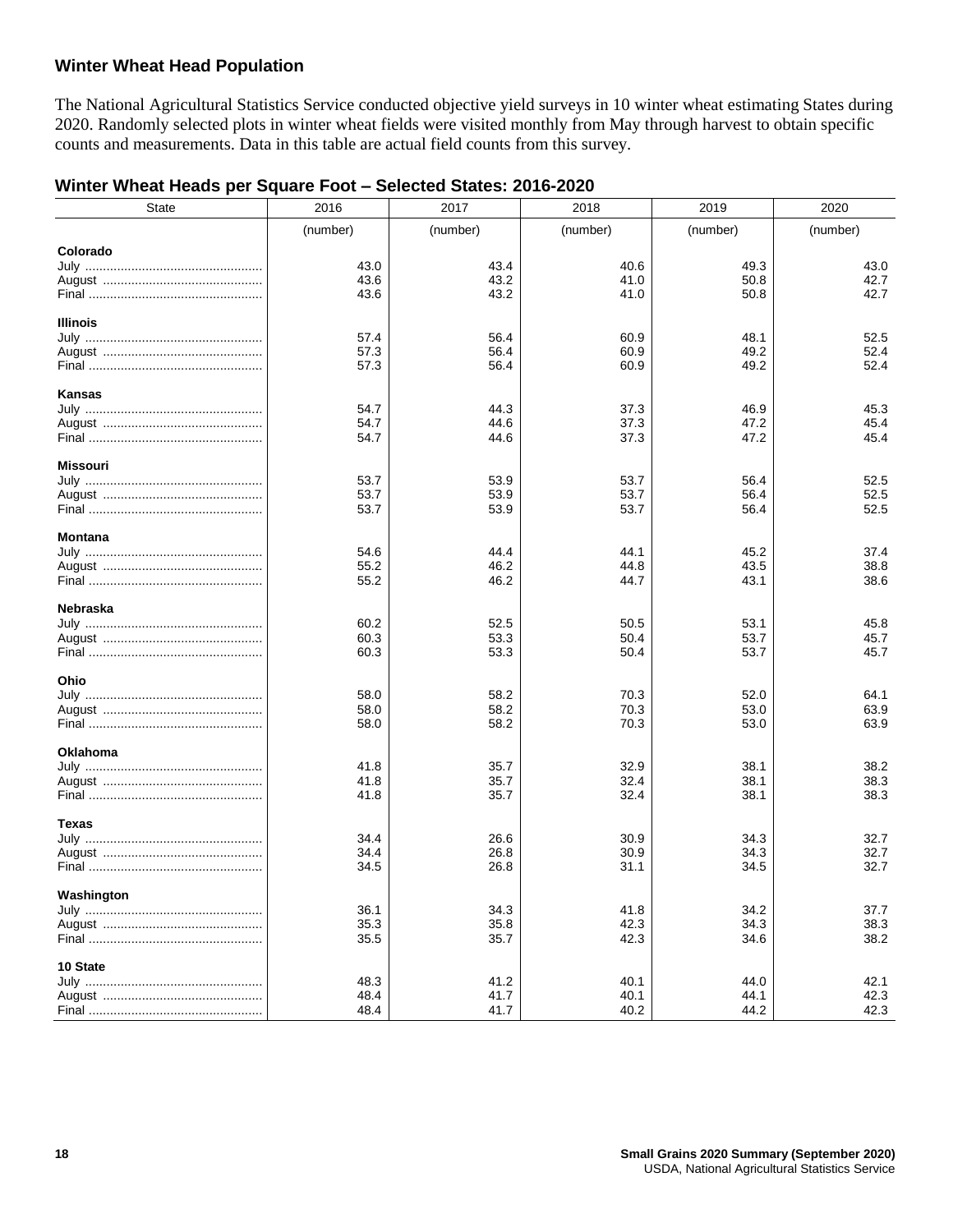#### **Rye Area Planted and Harvested, Yield, and Production – States and United States: 2018-2020**

| <b>State</b>                                                                                                              | Area planted <sup>1</sup>                        |                                                     |                                                     | Area harvested                                    |                                                     |                                                     |
|---------------------------------------------------------------------------------------------------------------------------|--------------------------------------------------|-----------------------------------------------------|-----------------------------------------------------|---------------------------------------------------|-----------------------------------------------------|-----------------------------------------------------|
|                                                                                                                           | 2018                                             | 2019                                                | 2020                                                | 2018                                              | 2019                                                | 2020                                                |
|                                                                                                                           | $(1,000 \text{ acres})$                          | $(1,000 \text{ acres})$                             | $(1,000 \text{ acres})$                             | $(1,000 \text{ acres})$                           | $(1,000 \text{ acres})$                             | $(1,000 \text{ acres})$                             |
| Georgia <sup>2</sup><br>Minnesota                                                                                         | 190<br>(D)                                       | (D)<br>50                                           | (D)<br>45                                           | 15<br>(D)                                         | (D)<br>18                                           | (D)<br>15                                           |
| North Dakota<br>Oklahoma                                                                                                  | (D)<br>240                                       | 85<br>260<br>100                                    | 75<br>270<br>175                                    | (D)<br>50                                         | 57<br>55<br>14                                      | 50<br>52<br>36                                      |
| Pennsylvania  <br>Wisconsin                                                                                               | (D)<br>(D)                                       | 220                                                 | 215                                                 | (D)<br>(D)                                        | 20                                                  | 20                                                  |
| Other States <sup>3</sup>                                                                                                 | 1,581                                            | 1,140                                               | 1,175                                               | 208                                               | 146                                                 | 157                                                 |
| United States                                                                                                             | 2,011                                            | 1,855                                               | 1,955                                               | 273                                               | 310                                                 | 330                                                 |
| <b>State</b>                                                                                                              | Yield                                            |                                                     |                                                     | Production                                        |                                                     |                                                     |
|                                                                                                                           | 2018                                             | 2019                                                | 2020                                                | 2018                                              | 2019                                                | 2020                                                |
|                                                                                                                           | (bushels)                                        | (bushels)                                           | (bushels)                                           | $(1,000$ bushels)                                 | $(1,000$ bushels)                                   | $(1,000$ bushels)                                   |
| Georgia <sup>2</sup><br>Minnesota<br>North Dakota<br>Oklahoma<br>Pennsylvania  <br>Wisconsin<br>Other States <sup>3</sup> | 26.0<br>(D)<br>(D)<br>22.0<br>(D)<br>(D)<br>33.4 | (D)<br>39.0<br>45.0<br>27.0<br>26.0<br>34.0<br>33.1 | (D)<br>38.0<br>44.0<br>14.0<br>52.0<br>40.0<br>34.2 | 390<br>(D)<br>(D)<br>1,100<br>(D)<br>(D)<br>6,942 | (D)<br>702<br>2,565<br>1,485<br>364<br>680<br>4,826 | (D)<br>570<br>2,200<br>728<br>1,872<br>800<br>5,362 |
| United States                                                                                                             | 30.9                                             | 34.3                                                | 34.9                                                | 8,432                                             | 10,622                                              | 11,532                                              |

(D) Withheld to avoid disclosing data for individual operations.

<sup>1</sup> Includes area planted in preceding fall.

<sup>2</sup> Beginning in 2019, estimates included in Other States.

<sup>3</sup> In 2018, Other States include Illinois, Kansas, Maine, Maryland, Michigan, Minnesota, Nebraska, New Jersey, New York, North Carolina, North Dakota, Pennsylvania, South Carolina, South Dakota, Texas, Virginia, and Wisconsin. In 2019 and 2020, Other States include Georgia, Illinois, Kansas, Michigan, Nebraska, New York, North Carolina, South Dakota, and Texas.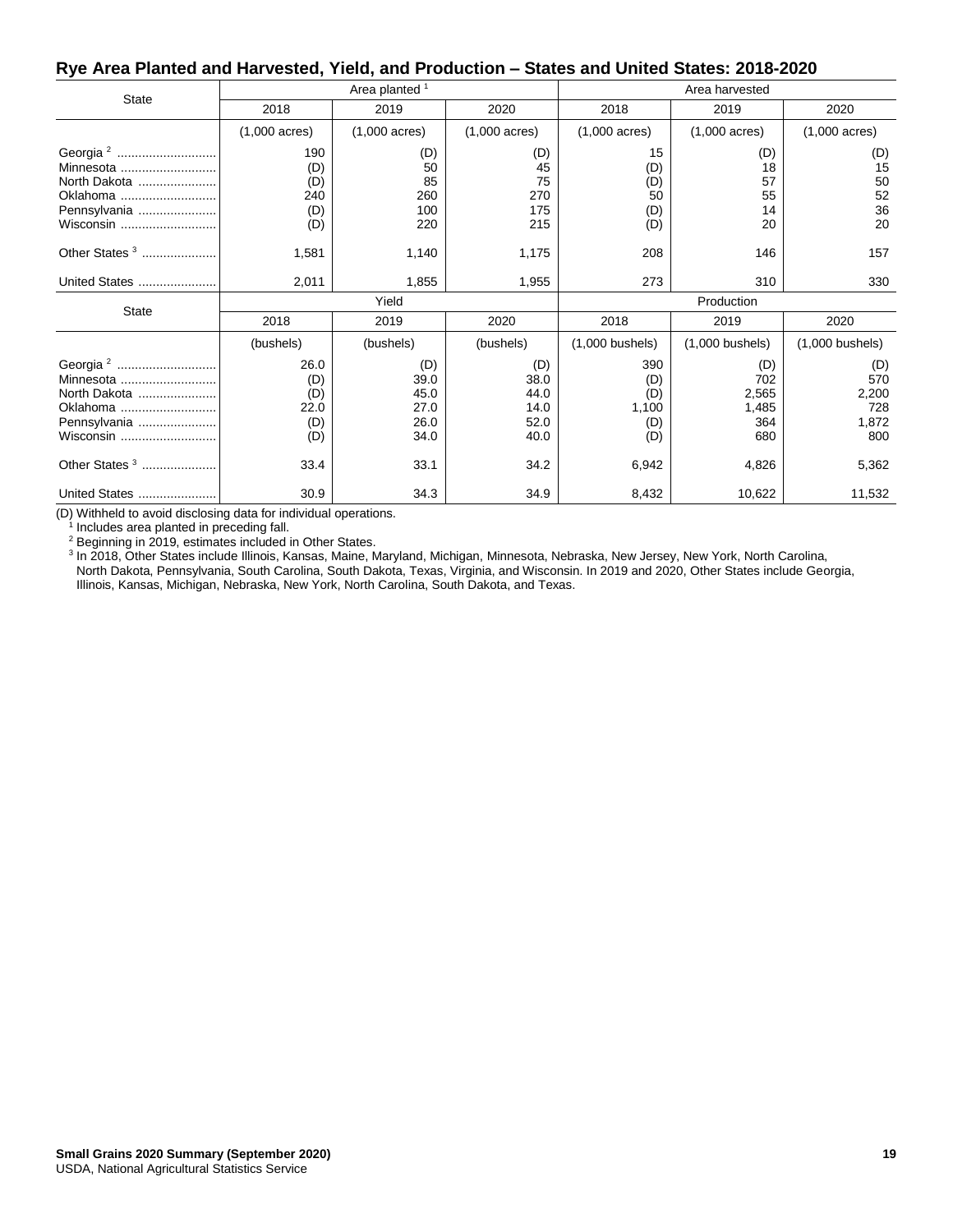#### **Small Grain Annual Summary Area Planted and Harvested, Yield, and Production in Domestic Units – United States: 2019-2020**

|              | Area planted            |                         | Area harvested          |                         |  |
|--------------|-------------------------|-------------------------|-------------------------|-------------------------|--|
| Crop         | 2019                    | 2020                    | 2019                    | 2020                    |  |
|              | $(1,000 \text{ acres})$ | $(1,000 \text{ acres})$ | $(1,000 \text{ acres})$ | $(1,000 \text{ acres})$ |  |
| Barley       | 2,772                   | 2,621                   | 2,221                   | 2,133                   |  |
|              | 2,830                   | 2,984                   | 828                     | 1,004                   |  |
|              | 1,855                   | 1,955                   | 310                     | 330                     |  |
| Wheat, all   | 45,485                  | 44,349                  | 37,394                  | 36,746                  |  |
| Winter       | 31,474                  | 30,415                  | 24,592                  | 23,024                  |  |
|              | 1,341                   | 1,684                   | 1,177                   | 1,662                   |  |
| Other spring | 12,670                  | 12,250                  | 11,625                  | 12,060                  |  |
| Crop         | Yield per acre          |                         | Production              |                         |  |
|              | 2019                    | 2020                    | 2019                    | 2020                    |  |
|              | (bushels)               | (bushels)               | $(1,000$ bushels)       | $(1,000$ bushels)       |  |
| Barley       | 77.7                    | 77.5                    | 172,499                 | 165,324                 |  |
|              | 64.3                    | 65.1                    | 53,258                  | 65,355                  |  |
|              | 34.3                    | 34.9                    | 10,622                  | 11,532                  |  |
| Wheat, all   | 51.7                    | 49.7                    | 1,932,017               | 1,825,820               |  |
| Winter       | 53.6                    | 50.9                    | 1,316,963               | 1,171,022               |  |
|              | 45.8                    | 41.4                    | 53,959                  | 68,808                  |  |
| Other spring | 48.3                    | 48.6                    | 561,095                 | 585,990                 |  |

#### **Small Grain Annual Summary Area Planted and Harvested, Yield, and Production in Metric Units – United States: 2019-2020**

|              | Area planted      |               | Area harvested |               |  |  |
|--------------|-------------------|---------------|----------------|---------------|--|--|
| Crop         | 2019              | 2020          | 2019           | 2020          |  |  |
|              | (hectares)        | (hectares)    | (hectares)     | (hectares)    |  |  |
|              | 1,121,800         | 1,060,690     | 898,820        | 863,200       |  |  |
|              | 1,145,270         | 1,207,590     | 335,080        | 406,310       |  |  |
|              | 750,700           | 791,170       | 125,450        | 133,550       |  |  |
| Wheat, all   | 18,407,320        | 17,947,600    | 15,132,980     | 14,870,740    |  |  |
| Winter       | 12,737,210        | 12,308,650    | 9,952,140      | 9,317,580     |  |  |
| Durum        | 542,690           | 681,500       | 476,320        | 672,590       |  |  |
| Other spring | 5,127,420         | 4,957,450     | 4,704,520      | 4,880,560     |  |  |
|              | Yield per hectare |               |                | Production    |  |  |
| Crop         | 2019              | 2020          | 2019           | 2020          |  |  |
|              | (metric tons)     | (metric tons) | (metric tons)  | (metric tons) |  |  |
|              | 4.18              | 4.17          | 3,755,720      | 3,599,510     |  |  |
|              | 2.31              | 2.33          | 773.040        | 948.630       |  |  |
|              | 2.15              | 2.19          | 269,810        | 292,930       |  |  |
| Wheat, all   | 3.47              | 3.34          | 52,580,890     | 49,690,680    |  |  |
| Winter       | 3.60              | 3.42          | 35,841,860     | 31,870,000    |  |  |
| Durum        | 3.08              | 2.78          | 1,468,520      | 1,872,650     |  |  |
| Other spring | 3.25              | 3.27          | 15,270,500     | 15,948,030    |  |  |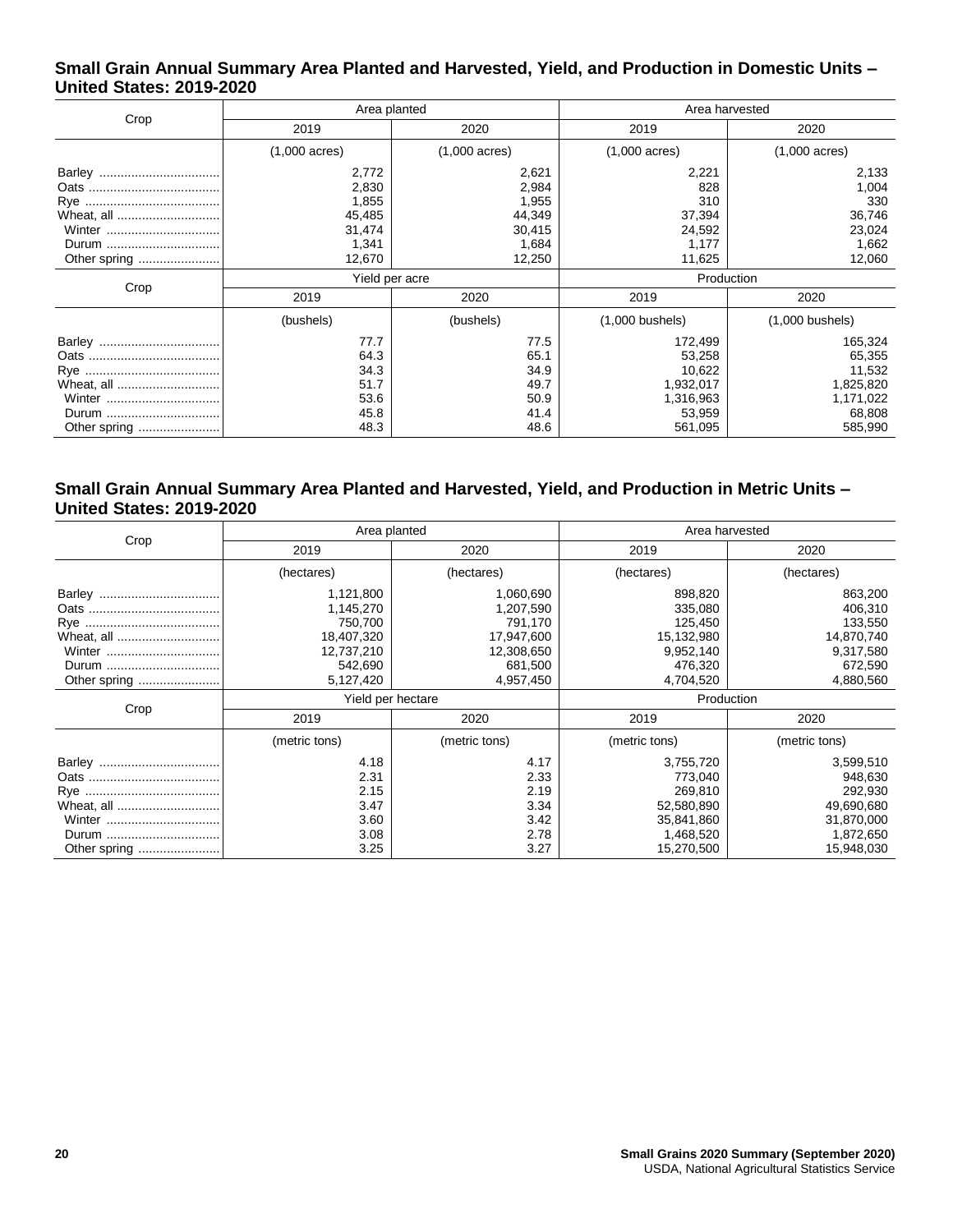# **Crop Comments**

**Oats:** Production in 2020 was estimated at 65.4 million bushels, up 23 percent from 2019. Yield was estimated at 65.1 bushels per acre, up 0.8 bushel from the previous year. Harvested area, at 1.00 million acres, was 21 percent above last year. Record low acres were harvested in Ohio.

A record high yield was estimated in Idaho.

Nationally, oat producers seeded 67 percent of the 2020 acreage by May 3, nineteen percentage points ahead of the previous year but equal to the 5-year average. Sixty-nine percent of the oat acreage had emerged by May 17, nineteen percentage points ahead of the previous year but 1 percentage point behind the 5-year average. Heading of the oat acreage advanced to 74 percent complete by June 28, twenty percentage points ahead of the previous year but 1 percentage point behind the 5-year average. Oat producers harvested 49 percent of the acreage by August 3, twenty percentage points ahead of last year and 6 percentage points ahead of the 5-year average. At that time, harvest progress was at or ahead of the 5-year average in 7 of the 9 weekly *Crop Progress* estimating States. Ninety-one percent of the Nation's oat acreage was harvested by August 31, ten percentage points ahead of the previous year and 1 percentage point ahead of the 5-year average.

**Barley**: Production was estimated at 165 million bushels, down 4 percent from the revised 2019 total of 172 million bushels. The average yield, at 77.5 bushels per acre, was down 0.2 bushel from the previous year. Producers seeded 2.62 million acres in 2020, down 5 percent from 2019. Harvested area, at 2.13 million acres, was down 4 percent from 2019.

Record high yields were estimated in Colorado, Idaho, Montana, New York, and Washington.

Twelve percent of the Nation's barley acreage was planted by April 12, six percentage points ahead of the previous year but 3 percentage points behind the 5-year average. Nationwide, barley producers seeded 24 percent of the Nation's acreage by April 26, one percentage point behind the previous year and 12 percentage points behind the 5-year average. By April 26, emergence was evident in 8 percent of the Nation's barley acreage, 3 percentage points ahead of the previous year but 3 percentage points behind the 5-year average. Nationally, 93 percent of the barley acreage was sown by May 31, one percentage point ahead of the previous year but 3 percentage points behind the 5-year average. Seventy-four percent of the barley acreage emerged by May 31, six percentage points ahead of the previous year but 7 percentage points behind the 5-year average. Heading of the Nation's barley acreage advanced to 60 percent complete by July 5, twelve percentage points ahead of the previous year but 7 percentage points behind the 5-year average. By August 2, barley producers harvested 5 percent of the Nation's acreage, 2 percentage points ahead of the previous year but 7 percentage points behind the 5-year average. Overall, 79 percent of the barley acreage was reported in good to excellent condition on August 9, compared with 74 percent at the same time last year. By September 13, ninety-five percent of the barley acreage was harvested, 9 percentage points ahead of the previous year and one percentage point ahead of the 5-year average.

**Winter wheat:** Winter wheat production for 2020 totaled 1.17 billion bushels, down 11 percent from the revised 2019 total of 1.32 billion bushels. The United States yield, at 50.9 bushels per acre, was down 2.7 bushels from 2019. Area harvested for grain was estimated at a record low 23.0 million acres, down 6 percent from the previous year. A record low harvested acreage is estimated in California. Record high yields were estimated in Idaho, Montana, New Jersey, Oklahoma, and South Dakota for 2020.

Compared with 2019, harvested acreage was down 11 percent in the major Hard Red Winter (HRW) growing States, the primary winter wheat-producing area. HRW production totaled 659 million bushels, down 22 percent from 2019.

In the Soft Red Winter (SRW) growing area, planted and harvested acreage increased from 2019. SRW production totaled 266 million bushels, up 11 percent from 2019.

White winter wheat production totaled 246 million bushels, up 6 percent from the previous year. Harvested acreage in the Pacific Northwest (Idaho, Oregon, and Washington) was up 1 percent from 2019. Yields were up in Idaho and Washington but down in Oklahoma compared with the previous year.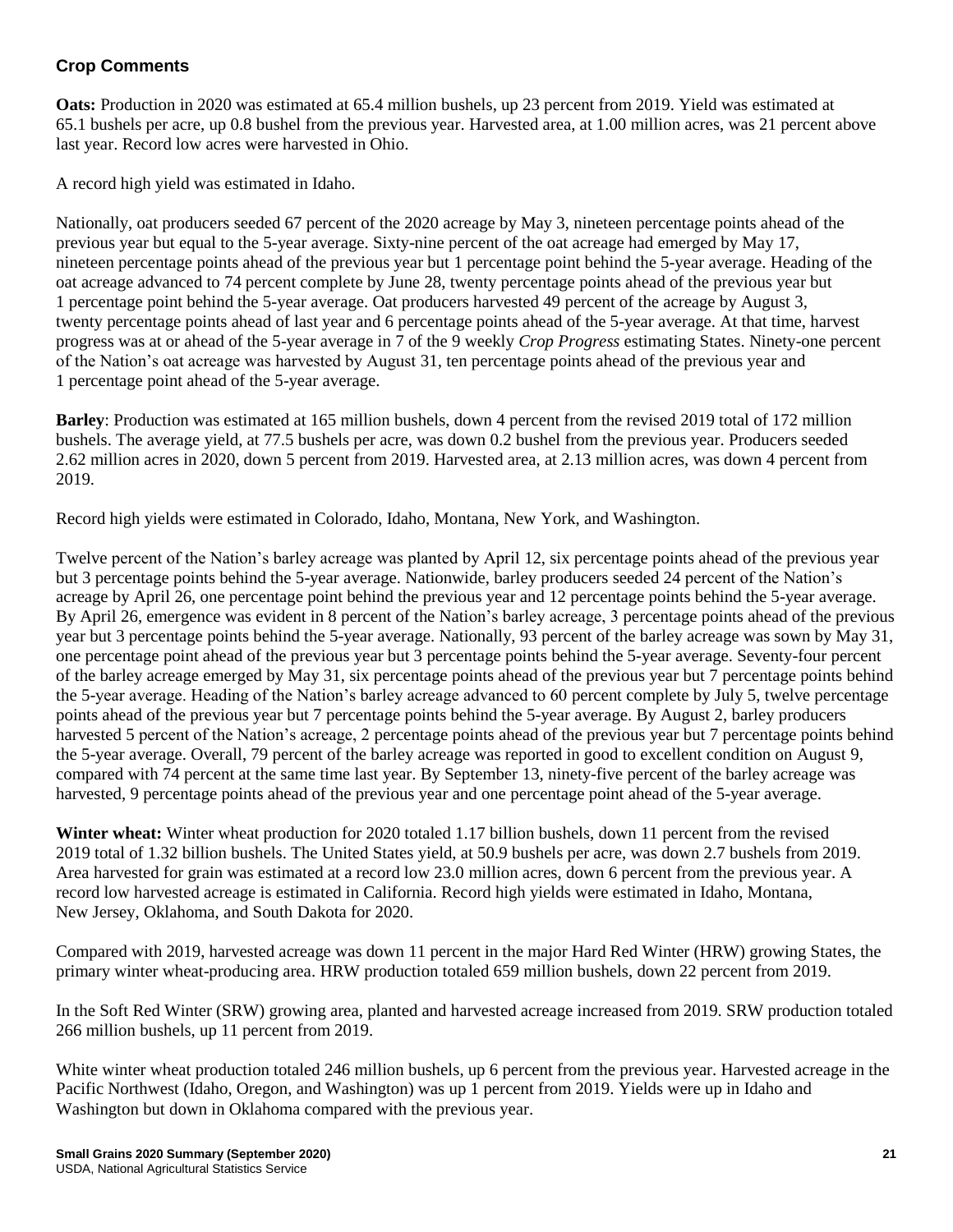Seeding of the 2020 winter wheat acreage began in mid-September 2019 with 8 percent sown by September 15. By October 6, producers had sown 52 percent of the intended 2020 winter wheat acreage, 3 percentage points behind last year and 1 percentage point behind the 5-year average. Nationwide, 26 percent of the winter wheat acreage was emerged by October 6, two percentage points behind last year but equal to the 5-year average. Emergence was at or behind the 5-year average in 11 of the 18 estimating States. Producers had sown 85 percent of the intended 2020 winter wheat acreage by October 27, eight percentage points ahead of last year and 3 percentage points ahead of the 5-year average. Winter wheat planting had double-digit advances in 7 of the 18 estimating States during the week. Nationwide, 63 percent of the winter wheat acreage had emerged by October 27, one percentage point ahead of last year but 1 percentage point behind the 5-year average. Emergence was at or behind the 5-year average in 11 of the 18 estimating States. Overall, 56 percent of the 2020 winter wheat acreage was reported in good to excellent condition based on conditions as of October 27, compared with 53 percent at the same time last year.

Seeding of the 2020 acreage was nearing completion (95 percent) by November 17, three percentage points ahead of last year but equal to the 5-year average. Winter wheat planting was complete or nearing completion in 13 of the 18 estimating States. Nationwide, 87 percent of the winter wheat acreage had emerged by November 24, two percentage points ahead of last year but 3 percentage points behind the 5-year average. Winter wheat emergence advanced by 10 percentage points or more from the previous week in California and North Carolina. Overall, 52 percent of the 2020 winter wheat acreage was reported in good to excellent condition for the week ending November 24, unchanged from the previous week but 3 percentage points below the same time last year as the acreage was entering dormancy.

As the acreage was emerging from dormancy, sixty-two percent of the 2020 winter wheat acreage was reported in good to excellent condition, 2 percentage points above last year as of April 5. In Kansas, the largest winter wheat-producing State, 49 percent of the winter wheat acreage was rated in good to excellent condition. By April 19, fourteen percent of the Nation's winter wheat acreage was headed, 6 percentage points ahead of last year but 1 percentage point behind the 5-year average. On April 19, fifty-seven percent of the 2020 winter wheat acreage was reported in good to excellent condition, 5 percentage points behind both the previous week and last year. In Kansas, the largest winter wheat-producing State, 46 percent of the winter wheat acreage was rated in good to excellent condition.

By May 3, thirty-two percent of the Nation's winter wheat acreage was headed, 6 percentage points ahead of last year but 6 percentage points behind the 5-year average. On May 3, fifty-five percent of the 2020 winter wheat acreage was reported in good to excellent condition, 1 percentage point higher than the previous week but 9 percentage points below the same time last year. In Kansas, the largest winter wheat-producing State, 42 percent of the winter wheat acreage was rated in good to excellent condition. By May 31, seventy-seven percent of the Nation's winter wheat acreage was headed, 4 percentage points ahead of last year but 4 percentage points behind the 5-year average. Three percent of the 2020 winter wheat acreage was harvested by May 31, two percentage points ahead of last year and 1 percentage point ahead of the 5-year average. As of May 31, fifty-one percent of the 2020 winter wheat acreage was reported in good to excellent condition, 3 percentage points below the previous week and 13 percentage points below the same time last year. In Kansas, the largest winter wheat-producing State, 42 percent of the winter wheat acreage was rated in good to excellent condition. Forty-one percent of the 2020 winter wheat acreage was harvested by June 28, fifteen percentage points ahead of last year but equal to the 5-year average. As of June 28, fifty-two percent of the 2020 winter wheat acreage was reported in good to excellent condition, unchanged from the previous week but 11 percentage points below the same time last year.

In Kansas, the largest winter wheat-producing State, 80 percent of the State's winter wheat acreage was harvested by July 5, twenty-eight percentage points ahead of last year and 4 percentage points ahead of the 5-year average. Sixty-eight percent of the 2020 winter wheat acreage had been harvested by July 12, fourteen percentage points ahead of last year and 2 percentage points ahead of the 5-year average. In Kansas, 95 percent of the State's winter wheat acreage was harvested by July 12, twenty percentage points ahead of last year and 5 percentage points ahead of the 5-year average. Eighty-one percent of the 2020 winter wheat acreage had been harvested by July 26, eight percentage points ahead of last year but 1 percentage point behind the 5-year average. Winter wheat harvest progress continued with advances of 20 percentage points or more from the previous week reported in Michigan, Oregon, and South Dakota.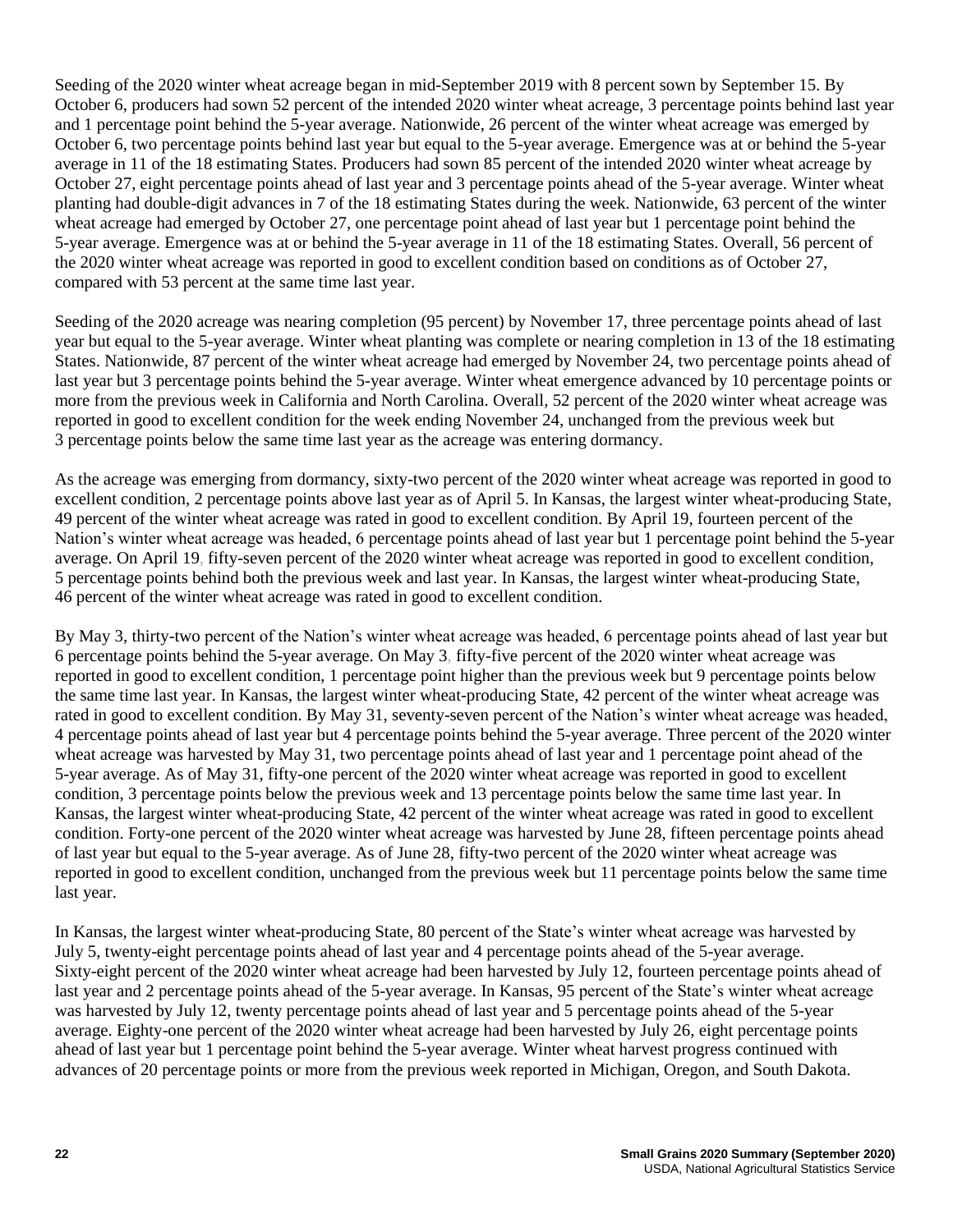Ninety-three percent of the 2020 winter wheat acreage had been harvested by August 16, one percentage point ahead of last year but 3 percentage points behind the 5-year average. Winter wheat harvest progress was complete or nearing completion in all estimating States except Idaho, Montana, Oregon, and Washington.

Ninety-seven percent of the 2020 winter wheat acreage had been harvested by August 23, two percentage points ahead of last year but 1 percentage point behind the 5-year average. Winter wheat harvest progress was complete or nearing completion in all estimating States except Idaho, Montana, and Washington.

**Other spring wheat:** Production for 2020 was estimated at 586 million bushels, up 4 percent from the revised 2019 total of 561 million bushels. Harvested area totaled 12.1 million acres, up 4 percent from 2019. The United States yield was estimated at a record high 48.6 bushels per acre, up 0.3 bushel from the previous record high of 48.3 bushels per acre in 2019. A record high yield was estimated in Montana and North Dakota for 2020. Of the total production, 530 million bushels were Hard Red Spring wheat, up 2 percent from the 2019 total.

Seeding of the 2020 spring wheat acreage began in early April. Fourteen percent of the spring wheat acreage was seeded by April 26, three percentage points ahead of last year but 15 percentage points behind the 5-year average. As of April 26, Washington and Idaho led the Nation in planting progress with 88 percent and 61 percent planted, respectively. By April 26, four percent of the Nation's spring wheat acreage had emerged, equal to the previous year but 3 percentage points behind the 5-year average.

As of May 10, forty-two percent of the spring wheat acreage was seeded, 4 percentage points ahead of last year but 21 percentage points behind the 5-year average. Washington and Idaho had the largest percentages of acres planted, with 96 percent and 92 percent planted, respectively. As of May 10, sixteen percent of the Nation's spring wheat acreage had emerged, 8 percentage points ahead of last year but 13 percentage points behind the 5-year average. As of May 24, eighty-one percent of the spring wheat acreage was seeded, 1 percentage point ahead of last year but 9 percentage points behind the 5-year average. As of May 24, fifty-one percent of the Nation's spring wheat acreage had emerged, 10 percentage points ahead of last year but 14 percentage points behind the 5-year average.

As of June 7, ninety-seven percent of the spring wheat acreage had been seeded, 1 percentage point ahead of last year but 2 percentage points behind the 5-year average. As of June 7, eighty-one percent of the Nation's spring wheat acreage had emerged, 1 percentage point ahead of last year but 10 percentage points behind the 5-year average. Eighty-two percent of the Nation's spring wheat was rated in good to excellent condition, 2 percentage points above the previous week and 1 percentage point above the same time last year. By June 21, twelve percent of the Nation's spring wheat acreage had reached the headed stage, 6 percentage points ahead of the previous year but 10 percentage points behind the 5-year average. Seventy-five percent of the Nation's spring wheat was rated in good to excellent condition, 6 percentage points below the previous week but equal to the same time last year.

By July 5, sixty-three percent of the Nation's spring wheat acreage had reached the headed stage, 16 percentage points ahead of the previous year but 5 percentage points behind the 5-year average. Seventy percent of the Nation's spring wheat was rated in good to excellent condition, 1 percentage point above the previous week but 8 percentage points below the same time last year. By July 26, ninety-seven percent of the Nation's spring wheat acreage had reached the headed stage, 1 percentage point ahead of the previous year but 1 percentage point behind the 5-year average. By July 26, one percent of the spring wheat had been harvested, equal to the previous year but 2 percentage points behind the 5-year average. Seventy percent of the Nation's spring wheat was rated in good to excellent condition, 2 percentage points above the previous week but 3 percentage points below the same time last year.

By August 9, fifteen percent of the spring wheat had been harvested, 9 percentage points ahead of last year but 10 percentage points behind the 5-year average. Harvest progress was behind the 5-year average in 5 of the 6 estimating States. Sixty-nine percent of the Nation's spring wheat was rated in good to excellent condition, 4 percentage points below the previous week but unchanged from the same time last year. By August 30, sixty-nine percent of the spring wheat had been harvested, 19 percentage points ahead of last year but 8 percentage points behind the 5-year average. Harvest progress advanced 20 percentage points or more in Idaho, Minnesota, and North Dakota.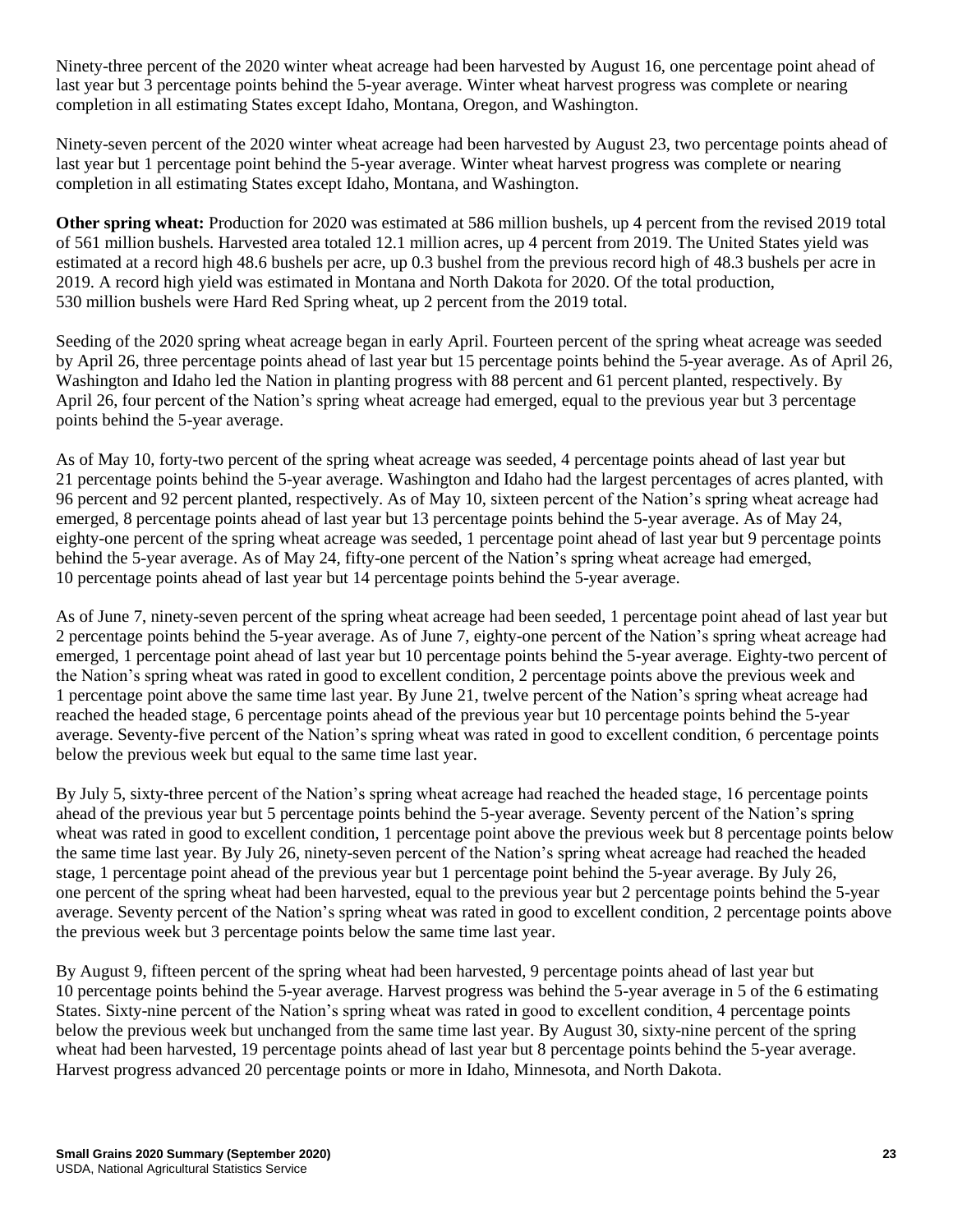By September 6, eighty-two percent of the spring wheat was harvested, 16 percentage points ahead of last year but 5 percentage points behind the 5-year average. Harvest progress advanced 10 percentage points or more in 4 of the 6 estimating States during the week. Harvest of the 2020 acreage was 96 percent complete by September 20.

**Durum wheat:** Production for 2020 was estimated at 68.8 million bushels, up 28 percent from the revised 2019 total of 54.0 million bushels. Area harvested for grain totaled 1.66 million acres, up 41 percent from the previous year. The United States yield was estimated at 41.4 bushels per acre, down 4.4 bushels from the 2019 yield. Record high yields were estimated in Idaho for 2020. Production in North Dakota, the largest Durum wheat-producing State, was up 36 percent from 2019. Increases in production are attributed to increases in harvested acres across the Nation. Harvest began in the two major Durum-wheat producing States of Montana and North Dakota in early August. Harvest was 80 percent complete in Montana and 86 percent complete in North Dakota by September 13.

**Rye:** Production for 2020 was estimated at 11.5 million bushels, up 9 percent from the 2019 total. Harvested area totaled 330,000 acres, up 20,000 acres from 2019. The United States yield, at 34.9 bushels per acre, was up 0.6 bushel from the previous year.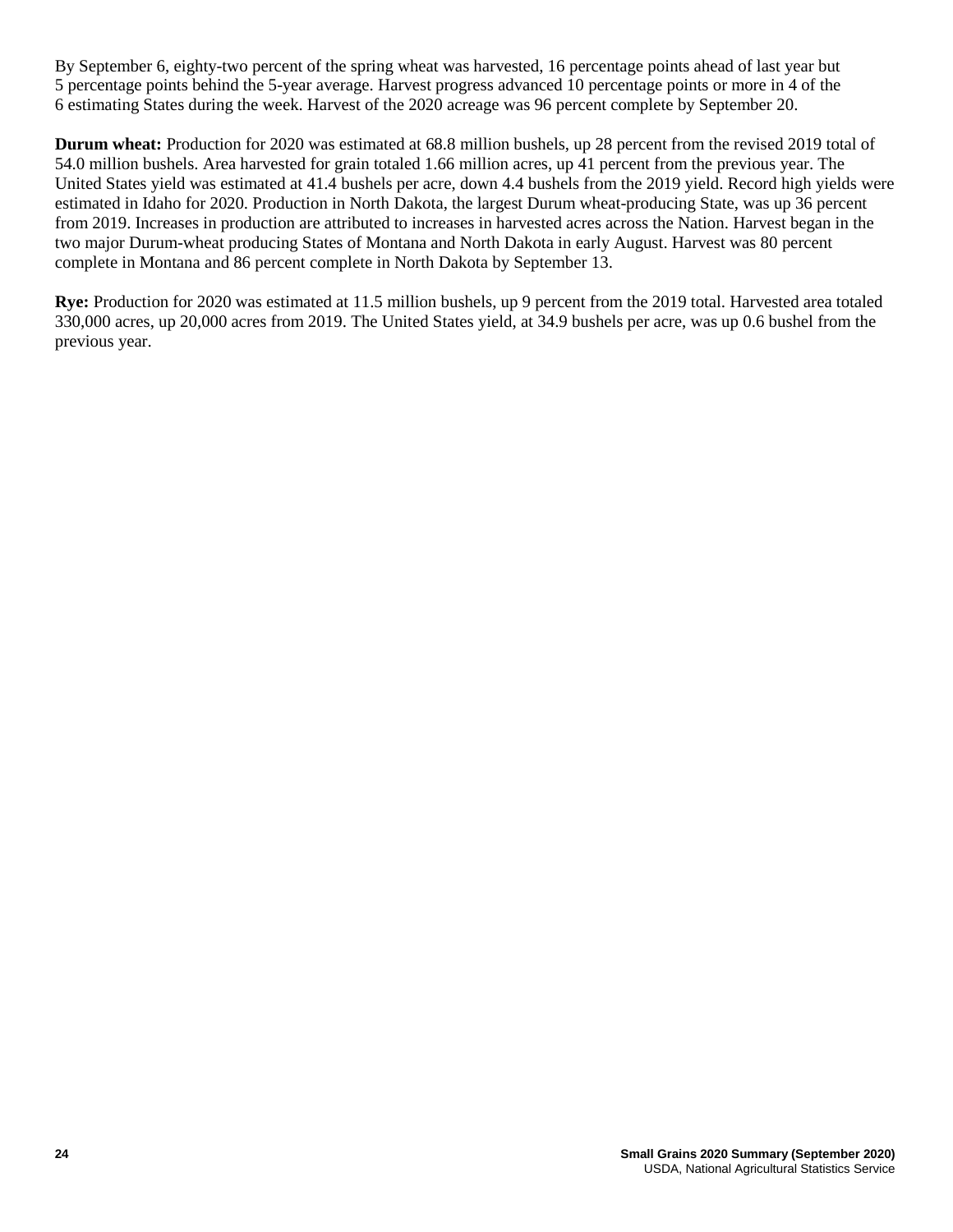# **Statistical Methodology**

**Survey procedures:** Objective yield and farm operator surveys were conducted to gather information on small grain acreage, yield, and production. The objective yield survey was conducted in 10 States that accounted for 70 percent of the 2020 winter wheat production. Early in the growing season, farm operators were interviewed to seek permission to randomly locate two sample plots in selected winter wheat fields. Throughout the growing season, counts such as number of stalks, heads in late boot, and number of emerged heads were collected from these plots. The plots were revisited each month until crop maturity when the heads were clipped, threshed, and weighed. After the farm operator harvested the sample field, enumerators revisited the sample to collect data in order to measure harvesting loss.

Data from operators was collected by mail, internet, telephone, or personal interview to obtain information on crop acreage, yield and production for the 2020 crop year. Approximately 62,500 producers were interviewed during the first two weeks of September and asked questions pertaining to planted and harvested area as well as yield and production.

**Estimating Procedures:** National and State level objective yield and grower reported data were reviewed for reasonableness and consistency with historical estimates. The survey data were also reviewed considering weather patterns and crop progress compared with previous years. Each Regional Field Office submits an estimate and written analysis for their State to the Agricultural Statistics Board (ASB). The ASB uses the survey data, administrative data, and the State analysis to prepare the estimates published in this report.

**Revision Policy:** Estimates contained in this report may be revised in the *Crop Production Annual Summary* report published in January should new information become available. Previous year acreage, yield, and production estimates can be revised in the *Small Grain Summary* published the following year, if new information is available that would justify a change. Estimates will also be reviewed after data for the 5-year Census of Agriculture are available. No revisions will be made after that date.

**Reliability:** The surveys used to make the acreage, yield, and production estimates contained in this report are subject to sampling and non-sampling type errors that are common to all surveys. Reliability of the objective yield and farmer survey must be treated separately because the survey designs for the two surveys are different. The objective yield indications are subject to sampling variability because all acres of winter wheat are not included in the sample.

The farm operator survey indications are also subject to sampling variability because all operations with small grains are not included in the sample. This variability, as measured by the relative standard error at the National level, is approximately 1.9 percent for winter wheat, 5.3 percent for Durum wheat, and 2.9 percent for other spring wheat. This means that chances are approximately 95 out of 100 that survey estimates for production will be within plus or minus 3.8 percent for winter wheat, 10.6 percent for Durum wheat, and 5.8 percent for other spring wheat of the value that could be developed by averaging the estimates produced from all possible samples selected from the same population and surveyed using the same procedures. The relative standard errors for barley, oats, and rye are 4.8, 4.4, and 13.0 percent, respectively.

Survey indications are also subject to non-sampling errors such as omission, duplication, imputation for missing data, and mistakes in reporting, recording, and processing the data. These errors cannot be measured directly, but they are minimized through rigid quality controls in the data collection process and a careful review of all reported data for consistency and reasonableness.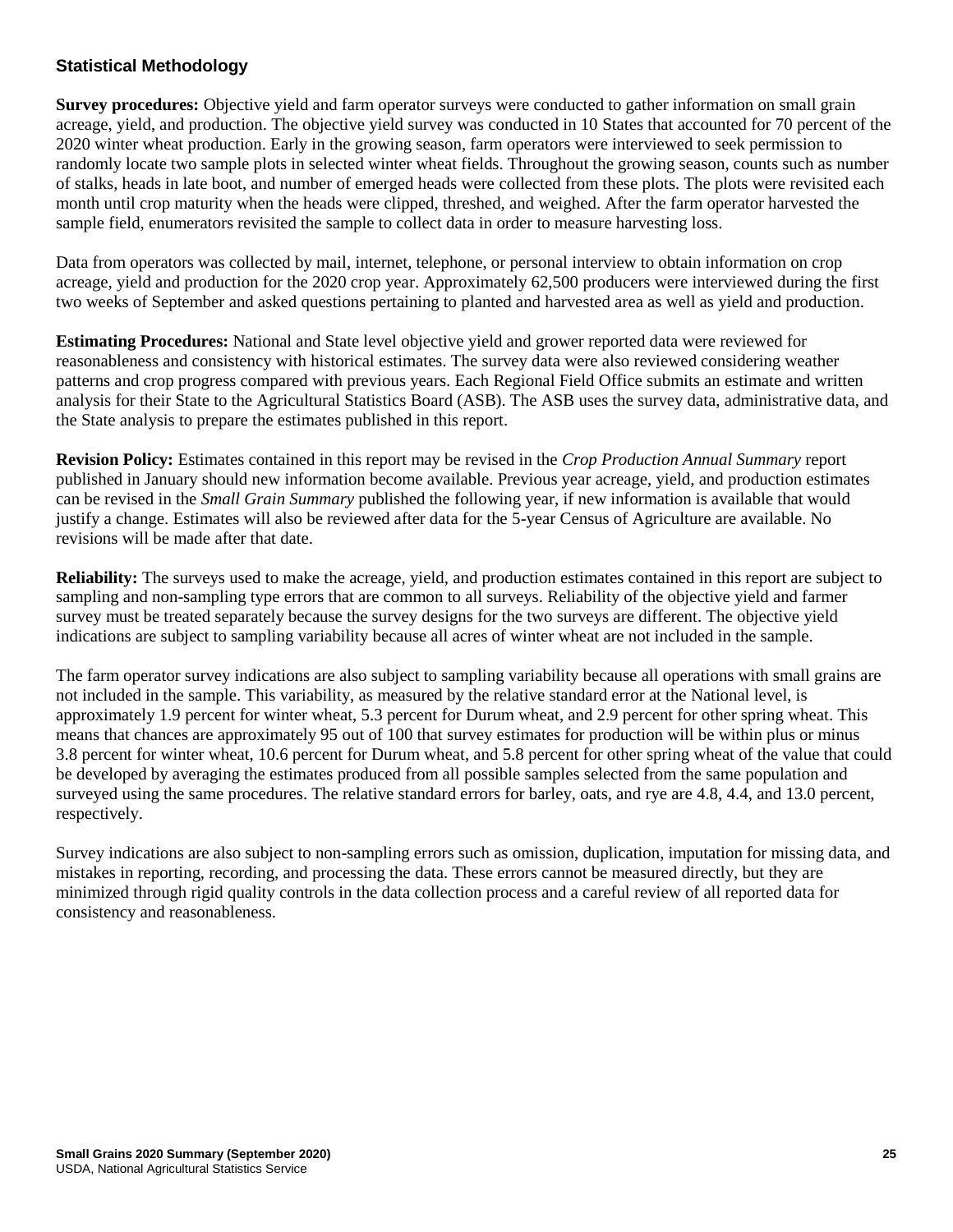# **Information Contacts**

Listed below are the commodity statisticians in the Crops Branch of the National Agricultural Statistics Service to contact for additional information. E-mail inquiries may be sent to nass@usda.gov